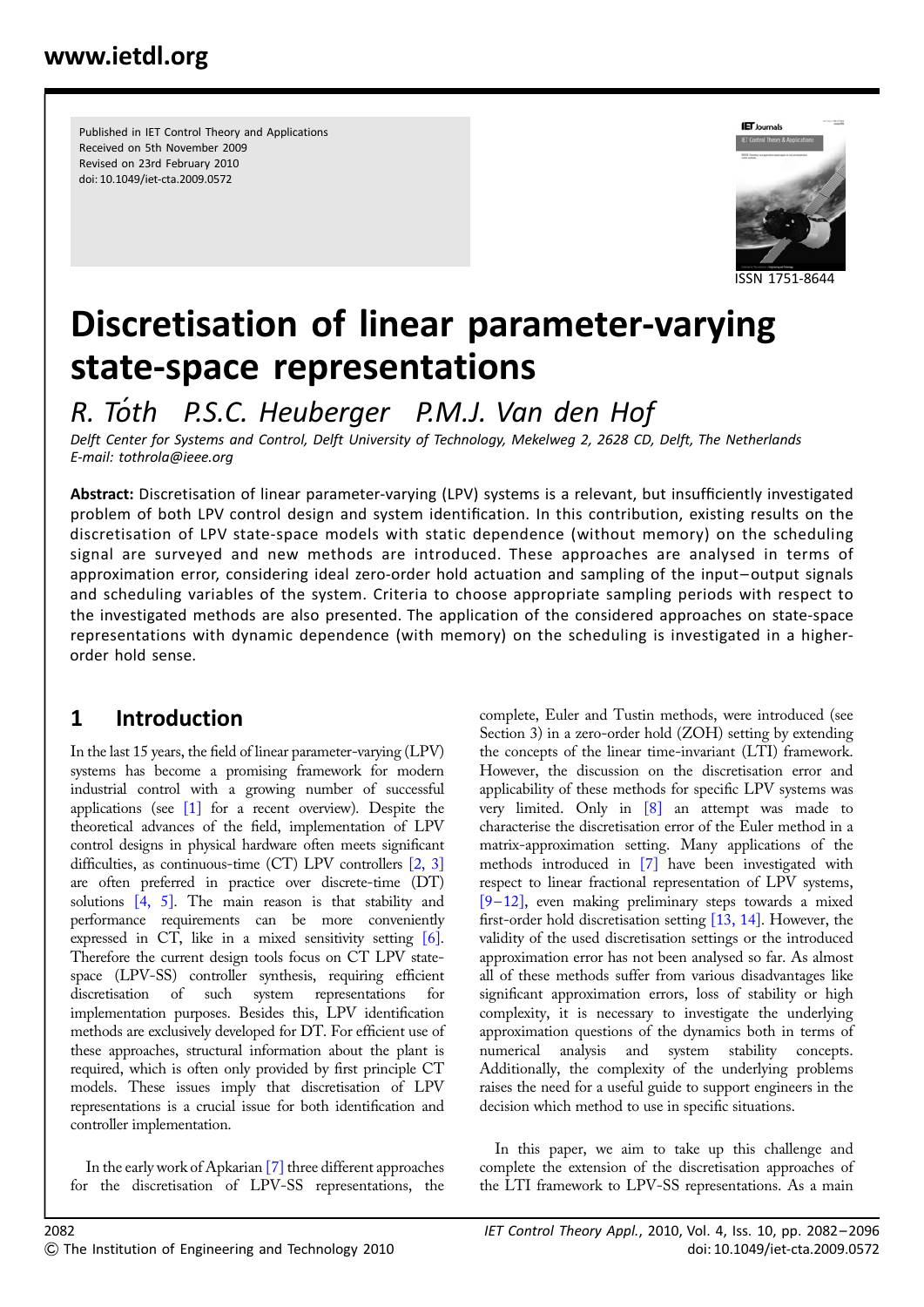contribution, we compare the properties of the available methods with questions of sampling-period choice, preservation of stability and discretisation errors. We investigate the validity of the ZOH setting and consider when the application of a higher-order hold setting is unavoidable.

The current paper further extends the results reported in [15] and is organised as follows: first, in Section 2, definitions of LPV-SS system representations are introduced. In Section 3, the concept of the used ZOH setting is discussed and the discretisation theory of LPV-SS representations is reviewed, considering complete and approximative methods. In Section 4, the introduced methods are investigated in terms of discretisation error and effects of sampling period choice and in Section 5 further properties of the approaches are presented. In Section 6 it is investigated when the application of a higher-order hold discretisation setting is necessary, whereas in Section 7 a numerical example is given for the comparison of the discretisation methods and the derived criteria. Finally, in Section 8, the main conclusions of the paper are drawn.

# 2 LPV-SS models in CT and DT

In this section LPV-SS system representations are defined in CT as models of an underlying physical system  $S$ . This concept is extended to arrive at the definition of a DT equivalent LPV-SS representation through the idea of signal sampling. In the development of the upcoming theory, we restrict the focus to LPV-SS representations with static dependence (without memory) on the scheduling signal, which is important since LPV-SS and LPV input-output (LPV-IO) system representations are not equivalent if static dependence on the scheduling vector is assumed, like affine dependence (see [1, 16]). Transformation between these domains depends on derivatives (CT) or time shifts (DT) of the scheduling signal (dynamic dependence), therefore it deforms the static dependence of the original model. Later in Section 6, the case of LPV-SS representations with dynamic dependence is revisited to investigate how the introduced theory can be applied to them.

Definition 1 (CT-LPV-SS model): Let  $p_c: \mathbb{R} \to \mathbb{P}$  be the scheduling signal of the CT-LPV system  $S$  with  $\mathbb{P} \subset \mathbb{R}^{n_{\mathbb{P}}}$  a compact set called the scheduling space. The CT-SS model of S, denoted by  $\mathcal{R}_{SS}^c(\mathcal{S})$ , with static scheduling dependence, is defined as

$$
\dot{x}_{\rm c} = A_{\rm c}(\rho_{\rm c})x_{\rm c} + B_{\rm c}(\rho_{\rm c})u_{\rm c} \tag{1a}
$$

$$
y_{\rm c} = C_{\rm c}(p_{\rm c})x_{\rm c} + D_{\rm c}(p_{\rm c})u_{\rm c}
$$
 (1b)

where  $x_c: \mathbb{R} \to \mathbb{X} = \mathbb{R}^{n_{\mathbb{X}}}, u_c: \mathbb{R} \to \mathbb{U} = \mathbb{R}^{n_{\mathbb{U}}}$  and  $y_c: \mathbb{R} \to$  $\mathbb{Y} = \mathbb{R}^{n_{\mathbb{Y}}}$  are the state, input and output variables, respectively, and

$$
\begin{bmatrix}\n\mathbf{A}_{\mathrm{c}} & \mathbf{B}_{\mathrm{c}} \\
\hline\n\mathbf{C}_{\mathrm{c}} & \mathbf{D}_{\mathrm{c}}\n\end{bmatrix}: \mathbb{P} \rightarrow \begin{bmatrix}\n\mathbb{R}^{n_{\mathrm{X}} \times n_{\mathrm{X}}}\n\quad\n\mathbb{R}^{n_{\mathrm{X}} \times n_{\mathrm{U}}}\n\end{bmatrix}
$$

are analytic matrix functions on P.

By defining  $y_d$ ,  $u_d$ ,  $p_d$  as the sampled signals of  $y_c$ ,  $u_c$ ,  $p_c$ with sampling period  $T_d > 0$ , for example,  $u_d(k) :=$  $u_c(kT_d)$ , the definition of a LPV-SS representation can be established in DT as the representation of an underlying sampled CT-LPV system  $S$ .

Definition 2 (DT-LPV-SS model): The  $p_d$ -dependent  $D\check{T}$ -SS model  $\mathcal{R}_{SS}^d(\mathcal{S}, T_d)$  of  $\mathcal S$  with discretisation time  $T<sub>A</sub> > 0$  is defined as

$$
qx_{\rm d} = A_{\rm d}(p_{\rm d})x_{\rm d} + B_{\rm d}(p_{\rm d})u_{\rm d} \tag{2a}
$$

$$
y_d = C_d(\rho_d)x_d + D_d(\rho_d)u_d \tag{2b}
$$

where q is the forward time-shift operator  $qx_d(k) = x_d(k + 1)$ ,  $x_d$  is the state variable of  $R^d_{SS}(S, T_d)$  with dimension  $n_\chi$  and  $A_d$ , ...,  $D_d$  are bounded matrix functions on  $\mathbb P$  with appropriate dimensions.

Note that it is not necessary that  $x_d$  is also a sampled version of  $x_c$ . Now we can define the problem we intend to focus on in the rest of the paper.

Problem 1 (Discretisation problem): For a given  $R_{SS}^c(\mathcal{S})$  representation of a CT-LPV system  $\mathcal{S}$ , investigate the possible ways of approximating with a  $R^d_{SS}(S, T_d)$  the sampled behaviour of the output signal  $y_c$  of S for all possible trajectories of the input  $u_c$  and the scheduling variable  $p_c$ . Explore the conditions on the sampling period  $T_d > 0$  with respect to approximation error and preservation of stability characteristics of S.

# 3 Discretisation of LPV-SS models

In order to solve Problem 1, we first discuss and analyse the ZOH setting that is commonly used both in the LPV and LTI literature. Then we give a brief overview of the available extensions of LTI approaches in this setting with respect to the LPV case, also introducing two additional methods in terms of the polynomial and multi-step approaches. This overview is essential to the understanding of the upcoming numerical analysis of discretisation errors and other properties in Sections 4 and 5.

## 3.1 Basic concepts of the discretisation

In the LTI framework a great deal of research has been dedicated to discretisation methods both in terms of isolated (stand-alone) and closed-loop settings [17]. Unfortunately, these approaches are not directly applicable for LPV systems because of the parameter-varying nature of the plant ( $p$ -dependence of the system matrices). As we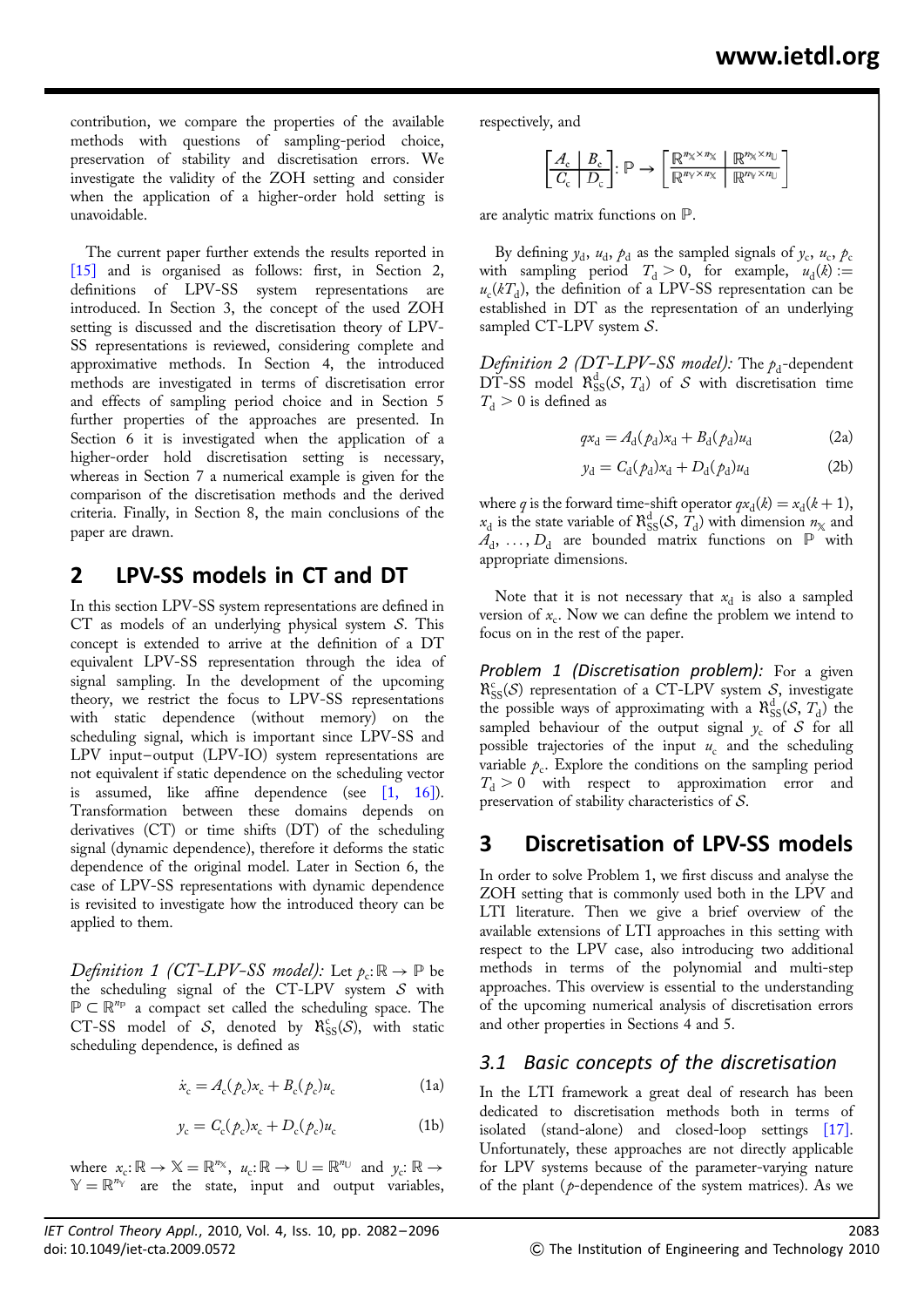will see, by building on the basic concepts of LTI discretisation methods, reliable LPV-SS discretisation methods can still be developed.

In the available LPV discretisation literature, almost exclusively an isolated approach in an ideal ZOH setting, as presented in Fig. 1, is followed where the following assumption holds:

Assumption 1 (ZOH setting): We are given a CT-LPV system S, with CT input signal  $u_c$ , scheduling signal  $p_c$  and output signal  $y_c$ , where  $u_c$  and  $p_c$  are generated by an ideal ZOH device and  $y_c$  is sampled in a perfectly synchronised manner with  $T_{\rm d}$   $>$  0 as the sampling period or discretisation time-step. The ZOH and the instrument providing the output sampling have infinite resolution (no quantisation error [18]) and their processing time is zero.

In terms of Assumption 1, the following relations hold for the signals of Fig. 1

$$
u_c(t) := u_d(k), \quad \forall t \in [kT_d, (k+1)T_d)
$$
 (3a)

$$
p_c(t) := p_d(k), \quad \forall t \in [kT_d, (k+1)T_d)
$$
 (3b)

$$
y_{\rm d}(k) := y_{\rm c}(kT_{\rm d})\tag{3c}
$$

for each  $k \in \mathbb{Z}$ , meaning that  $u_c$  and  $p_c$  can only change at the end of each sampling interval.

However in the LPV framework the setting of Assumption 1 is criticised as, in terms of the use of LPV models,  $p_c$  is often considered to be a measurable external/ environmental effect (general-LPV) or some function of the states, inputs or outputs of the system  $S$  (quasi-LPV). Therefore in reality it is possibly not fully influenced by the digitally controlled actuators of the plant which contain the ZOH. On the other hand, similar to the LTI case, a meaningful problem setting of discretisation necessitates the restriction of the free variables of the system, that is,  $u_c$ 



Figure 1 Ideal ZOH discretisation setting of general LPV systems

and  $p_c$ , to vary in a predefined manner during the sampling period. This is required in order to describe the evolution of all non-free variables inside the sampling interval, which makes it possible to derive a DT description of the system where signals are only observed at the sampling period. The simplest case is when a ZOH is applied on  $u_c$  and  $p_c$ (Assumption 1), restricting their variation to be piecewise constant. However, this restriction can be relaxed to include a larger set of possible signal trajectories like piecewise linear (called first-order-hold), or second-order polynomial (called second-order-hold) etc. Using such a setting in general can provide a more accurate DT projection of the original behaviour as motivated in [13, 14], however, the resulting highly complicated discretisation rules are likely to end up with non-causal scheduling dependence (see [19]).

By aiming at the investigation of discretisation error, stability characteristics and other properties of the available LPV approaches, we also adopt the use of the LPV-ZOH setting as our basic discretisation setting. We will show that this setting is only reasonable for the discretisation of LPV-SS representation with static dependence as dynamic dependence requires a higher-order hold approach. The presented ZOH setting is also applicable for closed-loop controllers in the structure given in Fig. 2, which has been used in [7]. Note, the assumption that the scheduling vector of the continuous LPV controller is affected by a ZOH also holds in this case.

A basic property of the LPV-ZOH setting is that, because of the assumed ideal hold devices, at the beginning of each sample interval a switching effect occurs. For the signals  $u_c$ ,



Figure 2 Ideal ZOH discretisation setting of closed-loop LPV controllers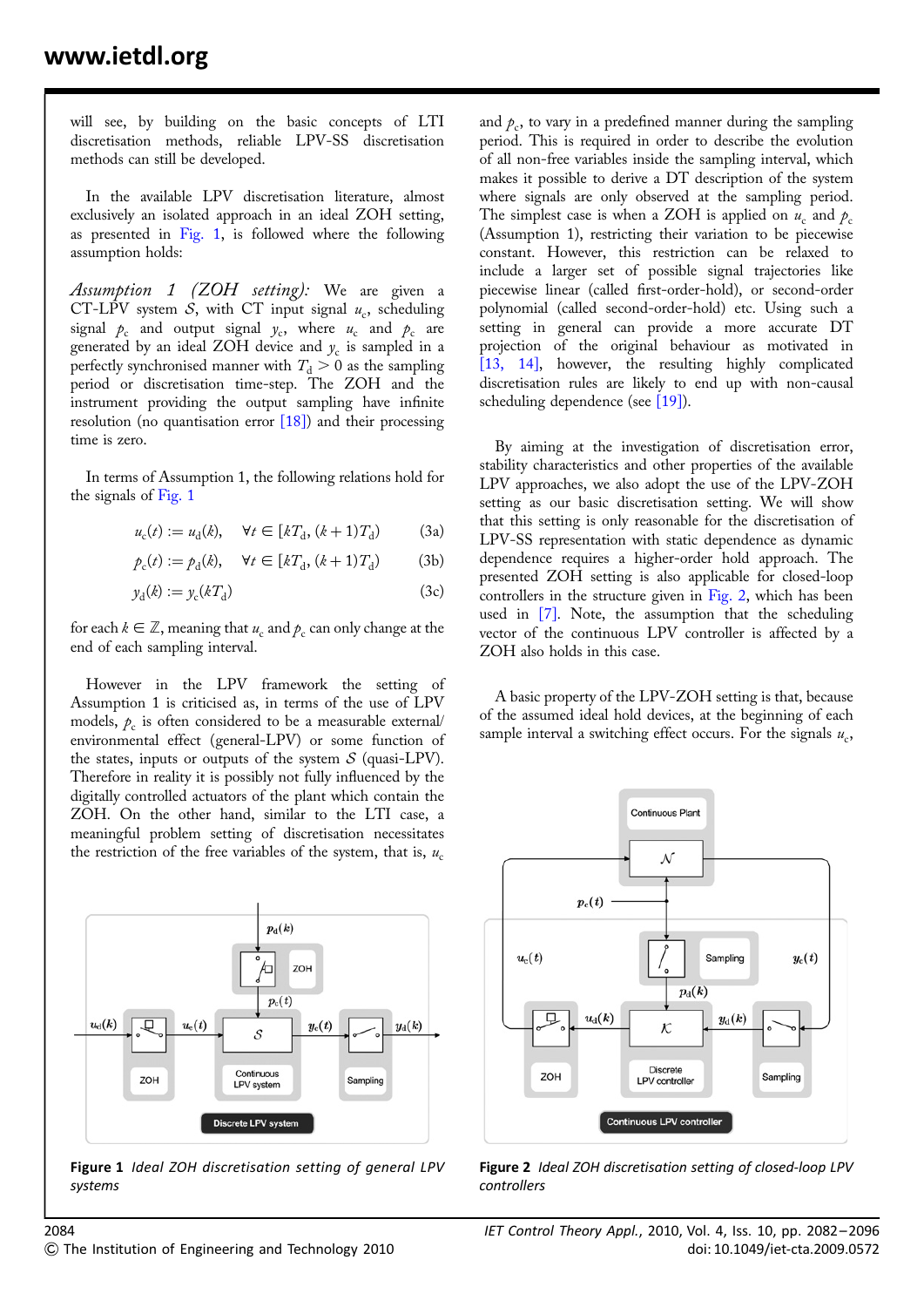$p_c$  defined through (3a, b) it holds that

$$
u_{c}(t) = \sum_{k=-\infty}^{\infty} 1(t - kT_{d})(u_{d}(k) - u_{d}(k-1))
$$
 (4a)

$$
p_{c}(t) = \sum_{k=-\infty}^{\infty} 1(t - kT_{d})(p_{d}(k) - p_{d}(k-1))
$$
 (4b)

where  $1(t)$  is the unit-step function

$$
1(t) = \begin{cases} 0, & \text{if } t < 0 \\ 1, & \text{if } t \ge 0 \end{cases}
$$
 (5)

The result of  $1(t - kT_d)$  on  $\mathcal{R}_{SS}^c(\mathcal{S})$  in every sampling period is called the switching effect of the ZOH actuation. Contrary to the LTI case, the switching effect on  $p_c$  introduces additional dynamics into the system which hardly occurs in reality. Thus, to avoid the overcomplicated analysis of such effects, the following assumption is made:

Assumption 2 (Switching effects): The switching behaviour of the ZOH actuation has no effect on the CT plant, that is, the switching of the signals is assumed to take place smoothly.

Note, this assumption is automatically satisfied in most numerical simulations of LPV systems, like in the implemented numerical approaches of Simulink in Matlab. The analysis of the results of this assumption is postponed till Section 4 to avoid confusion. Next we summarise the approaches available in the literature and also introduce additional methods.

### 3.2 Complete method

First the LPV extension of the complete signal evolution approach [20] of the LTI framework is considered [7]. Let a CT  $\mathcal{R}_{SS}^c(\mathcal{S})$  be given in the ZOH setting. Based on Assumption 1, that is,  $p_c(t)$  and  $u_c(t)$  are constant signals inside each sampling interval, the state equations (1a, b) of  $R_{SS}^{c}(\mathcal{S})$  can be written as

$$
\dot{x}_{\rm c}(t) = A_{\rm c}(\rho_{\rm c}(kT_{\rm d}))x_{\rm c}(t) + B_{\rm c}(\rho_{\rm c}(kT_{\rm d}))u_{\rm c}(kT_{\rm d})\tag{6a}
$$

$$
y_{c}(t) = C_{c}(p_{c}(kT_{d}))x_{c}(t) + D_{c}(p_{c}(kT_{d}))u_{c}(kT_{d})
$$
 (6b)

for  $t \in [kT_d, (k+1)T_d)$  with initial condition  $x_c(kT_d)$ . The state equation (6a), associated with the kth sampling interval, is an ordinary differential equation (ODE). To derive a solution of this ODE, introduce  $f(x_c, u_c, p_c)$  as the righthand side of (1a). Under Assumptions 1 and 2 it holds that

$$
\int_{kT_{\rm d}}^{(k+1)T_{\rm d}} f(x_{\rm c}, u_{\rm c}, p_{\rm c}) (\tau) d\tau = \int_{kT_{\rm d}}^{(k+1)T_{\rm d}} A_{\rm c}(p_{\rm d}(k)) x_{\rm c}(\tau) + B_{\rm c}(p_{\rm d}(k)) x_{\rm c}(kT_{\rm d}) d\tau
$$
 (7)

IET Control Theory Appl., 2010, Vol. 4, Iss. 10, pp. 2082– 2096 2085 doi: 10.1049/iet-cta.2009.0572 General The Institution of Engineering and Technology 2010

which defines the solution of (6a) at  $t = (k + 1)T_d$  as

$$
x_{\rm c}((k+1)T_{\rm d}) = x_{\rm c}(kT_{\rm d}) + \int_{kT_{\rm d}}^{(k+1)T_{\rm d}} f(x_{\rm c}, u_{\rm c}, p_{\rm c})(\tau) d\tau \quad (8)
$$

Assume that  $A_c(p)$  is invertible (to compute the resulting matrix functions of this discretisation approach,  $A_c(p)$  is not required to be invertible, but if it is, we can write the resulting DT description of the sate-evolution conveniently as (9a)). By substituting  $x_d(k) = x_c(kT_d)$  and  $u_d(k) = x_c(kT_d)$ , (8) gives

$$
qx_d = e^{A_c(\phi_d)T_d}x_d + A_c^{-1}(\phi_d)(e^{A_c(\phi_d)T_d} - I)B_c(\phi_d)u_d \qquad (9a)
$$

$$
y_d = C_c(\phi_d)x_d + D_c(\phi_d)u_d \tag{9b}
$$

where  $y_d(k) = y_c(kT_d)$  because of the ZOH setting. We call this discretisation method the 'complete method', giving the following conversion rules:

#### Complete LPV-SS discretisation

$$
A_{d}(\rho_{d}(k)) = e^{A_{c}(\rho_{c}(kT_{d}))T_{d}}
$$
  
\n
$$
B_{d}(\rho_{d}(k)) = A_{c}^{-1}(\rho_{c}(kT_{d})) (e^{A_{c}(\rho_{c}(kT_{d}))T_{d}} - I)B_{c}(\rho_{c}(kT_{d}))
$$
  
\n
$$
C_{d}(\rho_{d}(k)) = C_{c}(\rho_{c}(kT_{d}))
$$
  
\n
$$
D_{d}(\rho_{d}(k)) = D_{c}(\rho_{c}(kT_{d}))
$$

### 3.3 Approximative approaches

The complete method is commonly not favoured in the LPV literature as it introduces heavy non-linear dependence on  $p_d$ . Identification and control-synthesis procedures are often based on the assumption of linear, polynomial or rational (static) dependence on  $p_c$ , and hence it is required to develop approximative discretisation methods that try to achieve good representation of the original behaviour, but with a low complexity of the coefficient dependence. To do so, the approximative discretisation methods of the LTI case can be systematically extended by using different approximations of the integral that describes the stateevolution inside the sample interval.

3.3.1 Rectangular (Euler's forward) method: The simplest way to avoid the appearance of  $e^{T_dA_c}$  is to apply a first-order approximation

$$
e^{T_{\rm d}A_{\rm c}(\rho_{\rm c}(kT_{\rm d}))} \simeq I + T_{\rm d}A_{\rm c}(\rho_{\rm c}(kT_{\rm d})) \tag{10}
$$

Consider  $f(x_c, u_c, p_c)$  as defined in the previous section. Then an approximation of the solution (8) can be considered by the left-hand rectangular evaluation of (7), which gives

$$
x_c((k+1)T_d) \simeq x_c(kT_d) + T_d A_c(p_c(kT_d))x_c(kT_d) + T_d B_c(p_c(kT_d))u_c(kT_d)
$$
 (11)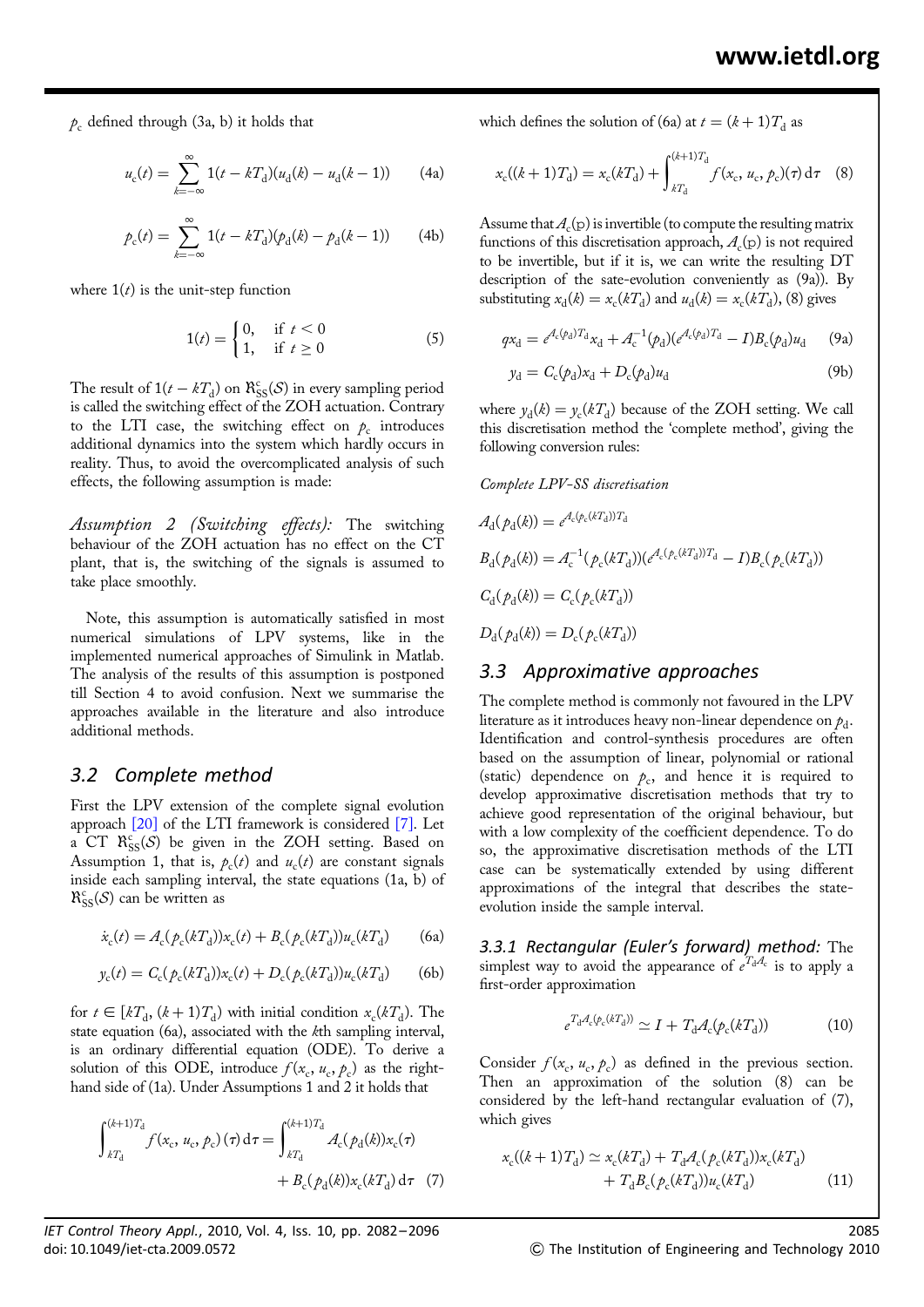coinciding with the suggested matrix exponential approximation of (10). Based on this rectangular approach, the DT approximation of  $\mathcal{R}_{SS}^c(\mathcal{S})$  is given by the following conversion rules:

Rectangular LPV-SS discretisation

 $A_{d}(\rho_{d}(k)) = I + T_{d}A_{c}(\rho_{c}(kT_{d}))$  $B_{\rm d}(\rho_{\rm d}(k))=T_{\rm d}B_{\rm c}(\rho_{\rm c}(kT_{\rm d}))$  $C_{d}(\rho_{d}(k)) = C_{c}(\rho_{c}(kT_{d}))$  $D_{d}(\rho_{d}(k)) = D_{c}(\rho_{c}(kT_{d}))$ 

Another interpretation of this method, used in [7], can be derived from Euler's forward discretisation [21].

3.3.2 Polynomial (Hanselmann) method: It is possible to develop other methods that achieve better approximation of the complete case but with increasing complexity. As suggested in the LTI case by Hanselmann [17], one way leads through the higher-order Taylor expansion of the matrix exponential term

$$
e^{A_{\rm c}(p_{\rm c}(kT_{\rm d}))T_{\rm d}} \simeq I + \sum_{l=1}^{n} \frac{T_{\rm d}^{l}}{l!} A_{\rm c}^{l}(p_{\rm c}(kT_{\rm d})) \tag{12}
$$

This results in the extension of the so called polynomial discretisation methods. Substituting (12) into (6a) gives

Polynomial LPV-SS discretisation

$$
A_{\rm d}(\rho_{\rm d}(k)) = I + \sum_{l=1}^{n} \frac{T_{\rm d}^{l}}{l!} A_{\rm c}^{l}(\rho_{\rm c}(k_{\rm d}T))
$$
  
\n
$$
B_{\rm d}(\rho_{\rm d}(k)) = T_{\rm d}\left(I + \sum_{l=1}^{n-1} \frac{T_{\rm d}^{l}}{l+1!} A_{\rm c}^{l}(\rho_{\rm c}(k_{\rm d}T))\right) B_{\rm c}(\rho_{\rm c}(k_{\rm d}T))
$$
  
\n
$$
C_{\rm d}(\rho_{\rm d}(k)) = C_{\rm c}(\rho_{\rm c}(k_{\rm d}T))
$$
  
\n
$$
D_{\rm d}(\rho_{\rm d}(k)) = D_{\rm c}(\rho_{\rm c}(k_{\rm d}T))
$$

3.3.3 Trapezoidal (Tustin) method: An alternative way of providing a better approximation than the rectangular method is to use a different approximative evaluation of integral (8). By using a trapezoidal evaluation, we obtain

$$
x_{\rm c}((k+1)T_{\rm d}) \simeq x_{\rm c}(kT_{\rm d}) + \frac{T_{\rm d}}{2} (f|_{kT_{\rm d}} + f|_{(k+1)T_{\rm d}}) \tag{13}
$$

where  $f|_{\tau} = f(x_c, u_c, \rho_c)(\tau)$ . The trapezoidal approach is a commonly used technique in the LTI framework resulting in the so-called Tustin type of discretisation [22]. Furthermore, it also coincides with the extended Euler method and the one-step Adams-Moulton method of numerical approximation of ODEs [21]. Using approximation (13), the derivation of the LPV Tustin method can be given similarly as in [7]. The key concept is to apply a change of variables

$$
\tilde{x}_{d}(k) = \frac{1}{\sqrt{T_{d}}} \left( I - \frac{T_{d}}{2} A_{c}(p_{c}(kT_{d})) \right) x_{c}(kT_{d}) - \frac{\sqrt{T_{d}}}{2} B_{c}(p_{c}(kT_{d})) u_{d}(k)
$$
\n(14)

If  $[I - (T_d/2)A_c(p)]$  is invertible for  $\forall p \in \mathbb{P}$ , then substitution of (14) into (13) gives a DT state equation after some algebraic manipulations. Based on this state equation, the resulting SS representation is given by the following conversion rules:

Trapezoidal LPV-SS discretisation

$$
A_{\rm d}(p_{\rm d}(k)) = \left(I + \frac{T_{\rm d}}{2} A_{\rm c}(p_{\rm c}(kT_{\rm d}))\right) \left(I - \frac{T_{\rm d}}{2} A_{\rm c}(p_{\rm c}(kT_{\rm d}))\right)^{-1}
$$
  
\n
$$
B_{\rm d}(p_{\rm d}(k)) = \sqrt{T_{\rm d}} \left(I - \frac{T_{\rm d}}{2} A_{\rm c}(p_{\rm c}(kT_{\rm d}))\right)^{-1} B_{\rm c}(p_{\rm c}(kT_{\rm d}))
$$
  
\n
$$
C_{\rm d}(p_{\rm d}(k)) = \sqrt{T_{\rm d}} C_{\rm c}(p_{\rm c}(kT_{\rm d})) \left(I - \frac{T_{\rm d}}{2} A_{\rm c}(p_{\rm c}(kT_{\rm d}))\right)^{-1}
$$
  
\n
$$
D_{\rm d}(p_{\rm d}(k)) = \frac{T_{\rm d}}{2} C_{\rm c}(p_{\rm c}(kT_{\rm d})) \left(I - \frac{T_{\rm d}}{2} A_{\rm c}(p_{\rm c}(kT_{\rm d}))\right)^{-1}
$$
  
\n
$$
\times B_{\rm c}(p_{\rm c}(kT_{\rm d})) + D_{\rm c}(p_{\rm c}(kT_{\rm d}))
$$

It is important to note that, like in the LTI case, the trapezoidal method approximates only the input–output behaviour of  $R_{SS}^{d}(S, T_d)$ , as it gives an approximative DT-SS representation in terms of a new state variable  $\check{x}_d$ . Moreover, it is easy to show that the state transformation described by (14) is a Lyapunov transformation if det  $(I - (T_d/2)A_c(p)) \neq 0$ for any  $p \in \mathbb{P}$  where  $\mathbb{P}$  is compact. Hence it guarantees preservation of stability of the approximated system [23].

3.3.4 Multi-step methods: As an other alternative, consider the state evolution as the solution of the differential equation defined by (1a). This solution can be numerically approximated via multi-step formulas like the Runge – Kutta, Adams –Moulton or the Adams –Bashforth type of approaches [21]. In commercial engineering software packages, like Matlab Simulink, commonly variable stepsize implementation of these algorithms assure accurate simulation of CT systems. However in the considered ZOH discretisation setting, the step size, that is, the sampling rate, is fixed and sampled data are only available at past and present sampling instances. This immediately excludes multi-step implicit methods like the Adams –Moulton approaches. Moreover  $f(x_c, u_c, p_c)$  can only be evaluated for integer multiples of the sampling period, as the input only changes at these time instances and the resulting model must be realised as a single rate (not multi-rate) system. Therefore it is complicated to apply methods like the Runge –Kutta approach. The family of Adams –Bashforth methods does fulfil these requirements (see [21]). The three-step version of this numerical approach uses the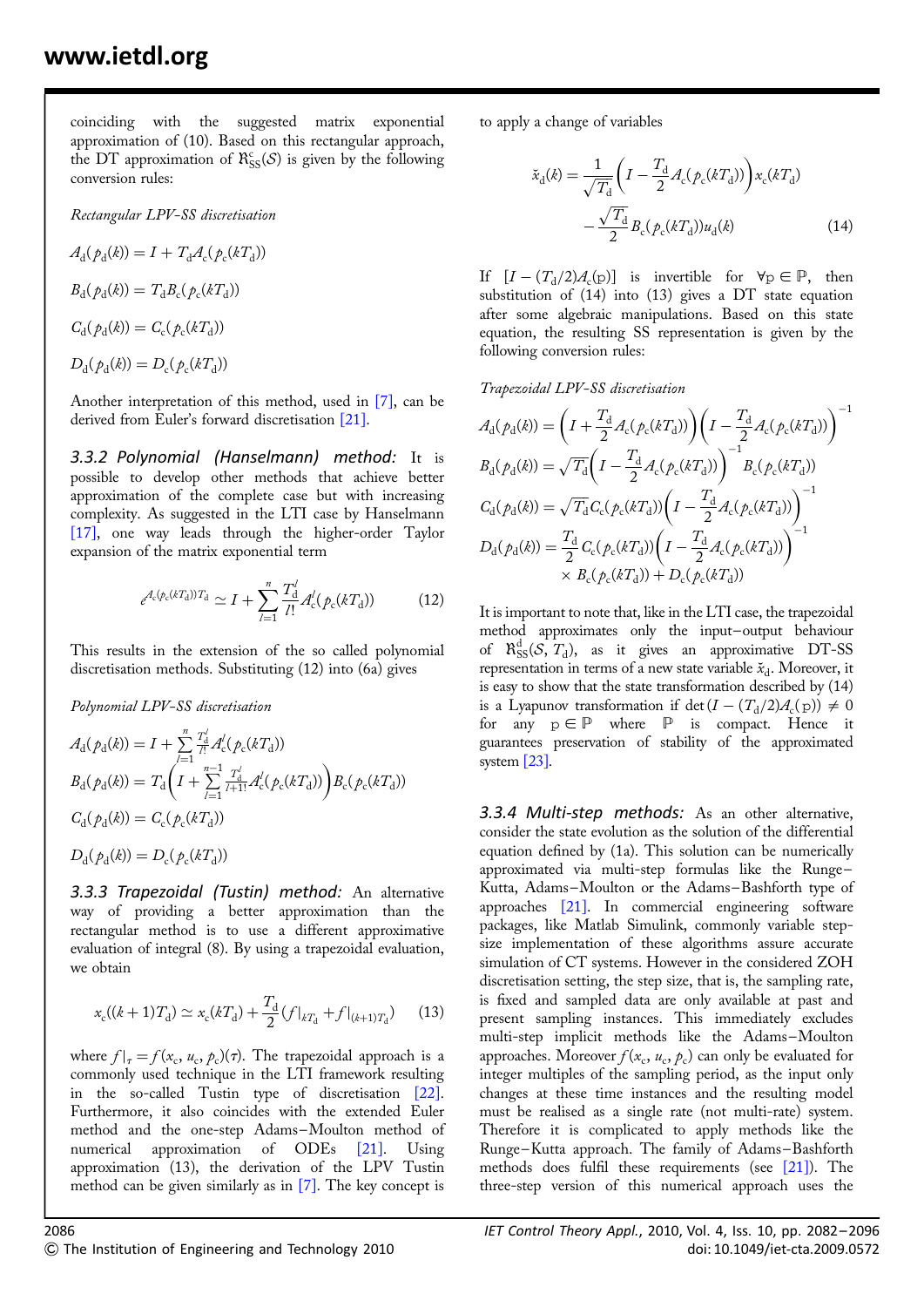following approximation

$$
x_{\rm c}((k+1)T_{\rm d}) \simeq x_{\rm d}(k+1) = x_{\rm c}(kT_{\rm d}) + \frac{T_{\rm d}}{12} \left( 5f|_{(k-2)T_{\rm d}} - 16f|_{(k-1)T_{\rm d}} + 23f|_{kT_{\rm d}} \right)
$$
\n(15)

Formulating this state-space equation in an augmented SS form with a new state-variable

$$
\check{\mathbf{x}}_{\mathbf{d}} = \begin{bmatrix} \mathbf{x}_{\mathbf{d}}^{\mathrm{T}} & f \vert_{(k-1)T_{\mathbf{d}}}^{\mathrm{T}} & f \vert_{(k-2)T_{\mathbf{d}}}^{\mathrm{T}} \end{bmatrix}^{\mathrm{T}} \tag{16}
$$

leads to the following conversion rules:

Adams –Bashforth LPV-SS discretisation

$$
A_{\rm d}(p_{\rm d}(k)) = \begin{bmatrix} I + \frac{23T_{\rm d}}{12} A_{\rm c}(p_{\rm c}(kT_{\rm d})) & -\frac{16T_{\rm d}}{12}I & \frac{5T_{\rm d}}{12}I \\ A_{\rm c}(p_{\rm c}(kT_{\rm d})) & 0 & 0 \\ 0 & I & 0 \end{bmatrix}
$$
  

$$
B_{\rm d}(p_{\rm d}(k)) = \begin{bmatrix} \frac{23T_{\rm d}}{12} B_{\rm c}^{\rm T}(p_{\rm c}(kT_{\rm d})) & B_{\rm c}^{\rm T}(p_{\rm c}(kT_{\rm d})) & 0 \\ 0 & 0 & 0 \end{bmatrix}^{\rm T}
$$
  

$$
C_{\rm d}(p_{\rm d}(k)) = \begin{bmatrix} C_{\rm c}(p_{\rm c}(kT_{\rm d})) & 0 & 0 \end{bmatrix}
$$
  

$$
D_{\rm d}(p_{\rm d}(k)) = D_{\rm c}(p_{\rm c}(kT_{\rm d}))
$$

## 4 Criteria and errors

As the main contribution, the previously introduced methods are investigated in terms of the generated discretisation error, convergence and numerical stability, by using the tools of numerical analysis. The results of this investigation will give the basis to derive upperbounds on the sampling period  $T<sub>d</sub>$ , that guarantee a user-defined bounded discretisation error and stability preservation with respect to the original CT system. Moreover, the influence of the assumption that no switching effects result from to the ZOH actuation is investigated as well.

### 4.1 Local discretisation errors

The complete method theoretically provides errorless discretisation in terms of the ZOH setting. For methods that utilise an approximation, the concept of local unit truncation (LUT) error, denoted by  $\varepsilon_k \in \mathbb{R}$ , is introduced. Let  $R_x(q, p_d)$ and  $R_u(q, p_d)$  be polynomials in q with  $p_d$ -dependent coefficient matrices. Choose these polynomials such that they formulate the state update of the DT approximations on the same state basis as in  $\mathcal{R}_{SS}^c(\mathcal{S})$ . In the rectangular and the polynomial case,  $R_x(q, \rho_d) = A_d(\rho_d)$  and  $R_u(q, \rho_d) = B_d(\rho_d)$ , but in the other cases, they also include the appropriate state transformation. For example in the trapezoidal case, (13) describes the DT state update with respect to the original state basis of  $\mathcal{R}_{SS}^c(\mathcal{S})$ . By using the change of variables (14),

we transformed (13) to correspond to an LPV-SS equation. However in terms of analysis we need to use (13) to characterise the LUT with respect to  $x_d$ . From (13) it follows that in the trapezoidal case

$$
R_{x}(q, p_{d})(k) = \left(I + \frac{T_{d}}{2}A_{c}(p_{d}(k))\right)\left(I - \frac{T_{d}}{2}A_{c}(p_{d}(k+1))\right)^{-1}
$$

$$
R_{u}(q, p_{d})(k) = \frac{T_{d}}{2}\left(I - \frac{T_{d}}{2}A_{c}(p_{d}(k+1))\right)^{-1}
$$

$$
\times \left(B_{c}(p_{d}(k)) + B_{c}(p_{d}(k+1))q\right)
$$

For each sampling interval,  $\varepsilon_k$  is defined by

$$
T_{\rm d}\varepsilon_{k+n} := (q^n x_{\rm d} - R_{\rm x}(q, p_{\rm d})x_{\rm d} - R_{\rm u}(q, p_{\rm d})u_{\rm d})(k) \qquad (17)
$$

where  $n = 1$  for all single-step methods (all considered approaches except the Adams–Bashforth case) whereas  $n$ equals the number of steps in case of a multi-step methods (like  $n = 3$  for the three-step Adams–Bashforth method). Note that LUT represents the relative approximation error of the system dynamics at each sampling period, when the correct sampled continuous states  $x_c$  and inputs  $u_c$  are used for the state update of the DT system. Hence the name 'local'. In the theory of numerical approximation of differential equations,  $\varepsilon_k$  is considered as the measure of accuracy [21]. The following definition is important:

Definition 3 (N-consistency, based on  $(21)$ ): The DT approximation of the state equation (1a) is called numerically consistent if for any solution  $(x_c, p_c, u_c)$  of (1a) it holds that

$$
\lim_{T_{\rm d}\to 0}\sup_{k\in\mathbb{Z}}\|\boldsymbol{\varepsilon}_{k}\|=0\tag{18}
$$

This means that  $-$  in case of N-consistency  $-$  the local approximation error reduces with decreasing  $T<sub>d</sub>$ . However this does not imply that the supremum of the global approximation error,

$$
\eta_{k+n} := (q^n x_d - R_x(q, p_d)\hat{x}_d - R_u(q, p_d)u_d)(k) \tag{19}
$$

where  $n$  is the number of steps in the approximation method and  $\hat{x}_d$  is the DT approximation of the state, decreases/ converges to zero too. As a next step, the LUT error of each method is investigated together with the N-consistency.

4.1.1 Rectangular method: In this case, (17) gives

$$
x_{\rm c}((k+1)T_{\rm d}) = (I + A_{\rm c}(\rho_{\rm c}(kT_{\rm d}))T_{\rm d})x_{\rm c}(kT_{\rm d}) + T_{\rm d}B_{\rm c}(\rho_{\rm c}(kT_{\rm d}))u_{\rm c}(kT_{\rm d}) + T_{\rm d}\varepsilon_{k+1} \tag{20}
$$

Define the first-order Taylor approximation of  $x_c$  around the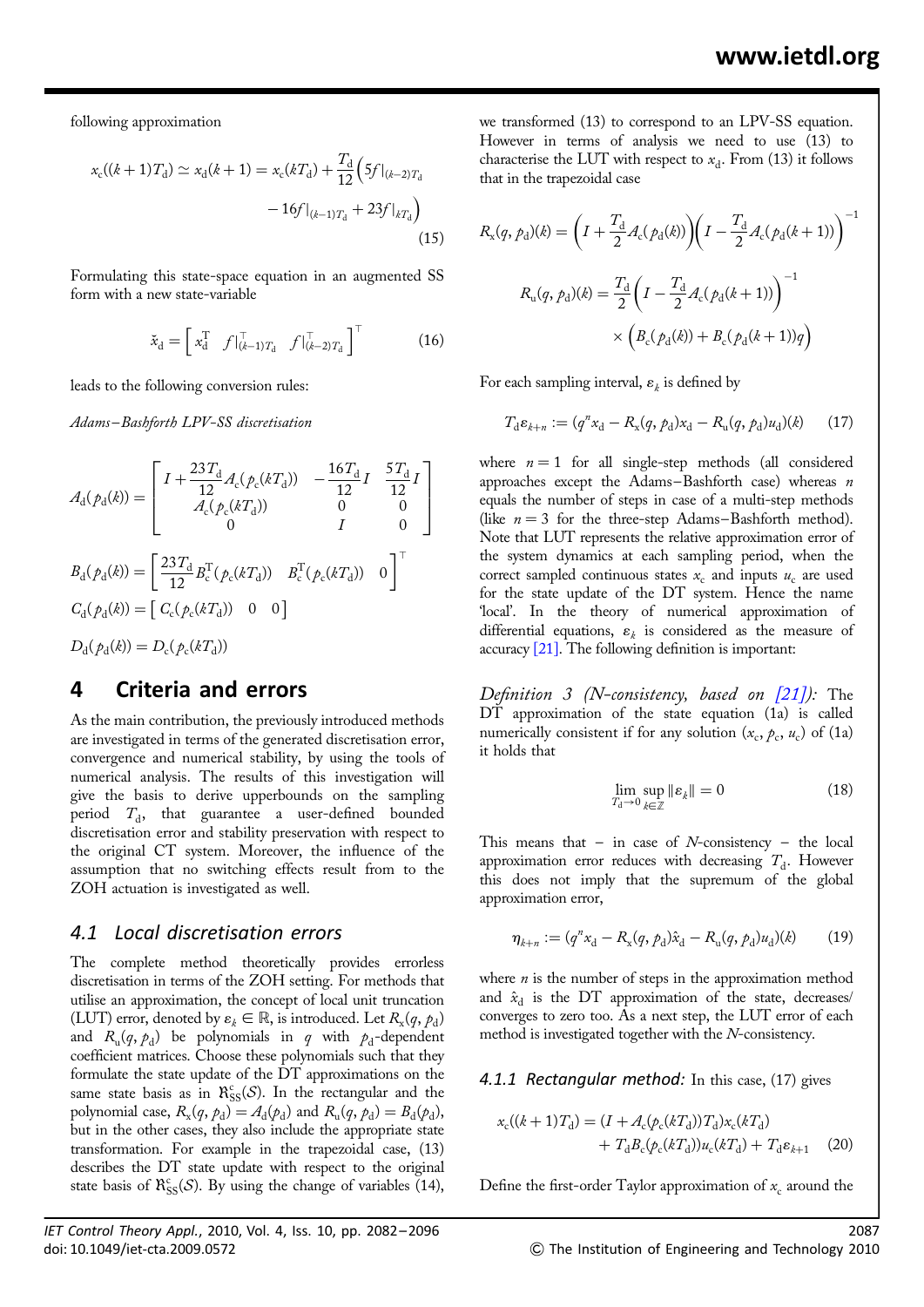time-instant  $kT<sub>d</sub>$  as

$$
x_{\rm c}(t) = x_{\rm c}(kT_{\rm d}) + (t - kT_{\rm d})\dot{x}_{\rm c}(kT_{\rm d}) + \frac{1}{2}(t - kT_{\rm d})^2\ddot{x}_{\rm c}(\tau) \tag{21}
$$

for  $t > kT_d$  and  $\tau \in (kT_d, t)$ . Substraction of (21) for  $t = (k+1)\overline{T}_{d}$  from (20) yields that  $T_{d}\varepsilon_{k+1}$  is equal to the residual term, giving

$$
\varepsilon_{k+1} = \frac{T_{\rm d}}{2} \ddot{x}_{\rm c}(\tau) \tag{22}
$$

with  $\tau \in (kT_d, (k + 1)T_d)$ . This shows that in the ZOH setting, the rectangular-method-based conversion is consistent in first-order (in  $T_d$ ) if  $\|\ddot{x}_c(\tau)\| < \infty$  for all  $\tau \in \mathbb{R}$ .

If  $f$  is partially differentiable in each variable (in the general LPV setting, the system matrices of (1a) are not necessary partially differentiable in  $p_c$ ), then

$$
\ddot{x}_{c}(\tau) = \frac{\partial f}{\partial x_{c}} \underbrace{\dot{x}_{c}(\tau)}_{f|_{\tau}} + \frac{\partial f}{\partial x_{c}} \dot{u}_{c}(\tau) + \frac{\partial f}{\partial p_{c}} \dot{p}_{c}(\tau) \tag{23}
$$

Owing to Assumptions 1 and 2,  $\dot{u}_c(t) = \dot{p}_c(t) = 0$  in each sampling interval. Thus, (23) gives that

$$
\|\ddot{x}_{\mathrm{c}}(\tau)\| = \|A_{\mathrm{c}}(\mathrm{p}_{\mathrm{d}}(k))f\|_{\tau}\| \le \max_{\mathrm{p}\in\mathbb{P},\mathrm{x}\in\mathbb{X},\mathrm{u}\in\mathbb{U}} \|A_{\mathrm{c}}^2(\mathrm{p})x + A_{\mathrm{c}}(\mathrm{p})B_{\mathrm{c}}(\mathrm{p})u\|
$$
\n(24)

where  $\| \cdot \|$  is an arbitrary norm. Note in (24), that X and U must be bounded sets to be able to compute this upperbound. If this is not the case, then commonly  $X$  and U can be restricted to a bounded subset corresponding to the image of the typical trajectories of the system variables. Then the previous bound can be formulated for this region of interest. In the sequel, we denote this upperbound by  $M^{(1)}$  and call it the first-order numerical sensitivity (*N*-sensitivity) constant. Note that  $M^{(1)}$  can be approximated

through gridding to derive an estimate. Using similar arguments, the LUT error of other discretisation methods can be formulated. The results are given in the first row of Table 1, showing that each method is consistent with varying orders. Here  $x_c^{(n)}$  denotes the *n*th-order derivative of the continuous state signal. Moreover, using (23) and the chain rule of differentiation, higher-order sensitivity constants can be derived

$$
M^{(n)} = \max_{\mathbf{p} \in \mathbb{P}, \mathbf{x} \in \mathbb{X}, u \in \mathbb{U}} ||A_{\mathbf{c}}^{n+1}(\mathbf{p})\mathbf{x} + A_{\mathbf{c}}^{n}(\mathbf{p})B_{\mathbf{c}}(\mathbf{p})u||
$$

The derived results can also be compared with the existing error characterisation of the rectangular method given in [8]. In this work an upperbound on the matrix approximation error of (10) has been introduced using basic algebra. This bound describes the discretisation error also in the local sense, however it cannot directly describe the approximation error of the state evolution. The latter is necessary to derive useful criteria for choosing adequate sampling periods (see Section 4.3). Therefore the error concept of  $[8]$  is not considered here.

## 4.2 Global convergence and preservation of stability

So far only the LUT error of the introduced methods has been investigated, giving basic proofs of consistency. As a next step we investigate global convergence of approximative methods together with their numerical stability (N-stability). The latter concept means that small errors in the initial condition of the DT approximation do not cause the solution to diverge. As an important result we show that for the singlestep approximative discretisation methods, N-stability is identical with the preservation of the uniform frozen stability of the original representation. In this context, uniform frozen stability means the stability of the LPV system (in terms of bounded solutions) for each constant trajectory of  $\rho$ . The relation we show between the stability concepts means that, in case of numerical stability, the

**Table 1** Local truncation error  $\varepsilon_k$  with  $\tau \in (k \tau_d, (k+1)\tau_d)$  and with  $\tau \in ((k-2)\tau_d, (k+1)\tau_d)$  in the Adams– Bashforth case, sampling boundary of stability  $\breve{I}_d$ , and sampling upperbound of performance  $\hat{I}_d$  of LPV-SS ZOH discretisation methods

|                             | Rectangular                                                                                              | nth-polynomial                                                                                                                                                | Trapezoidal                                                                                                                               | Adams-Bashforth<br>(Third-step)                                                                                                                                           |
|-----------------------------|----------------------------------------------------------------------------------------------------------|---------------------------------------------------------------------------------------------------------------------------------------------------------------|-------------------------------------------------------------------------------------------------------------------------------------------|---------------------------------------------------------------------------------------------------------------------------------------------------------------------------|
| $\varepsilon_k$             | $\frac{I_{\rm d}}{2}x_{\rm c}^{(2)}(\tau)$                                                               | $\frac{I_{d}^{n}}{(n+1)!}x_{c}^{(n+1)}(\tau)$                                                                                                                 | $\frac{1}{12}T_{d}^{2}x_{c}^{(3)}(\tau)$                                                                                                  | $\frac{3}{8}T_{d}^{3}x_{c}^{(4)}(\tau)$                                                                                                                                   |
| $\check{\tau}_{\sf d}$      | $\frac{2\text{Re}(\lambda)}{ \lambda ^2}$<br>min<br>min<br>$p \in \mathbb{P} \lambda \in \sigma(A_c(p))$ | $\arg\min_{T_d \in \mathbb{R}^+_0} \left  \max_{\rho \in \mathbb{P}} \bar{\sigma} \left( \sum_{l=0}^n \frac{T_d^l}{l!} A_c^l(\rho) \right) - 1 \right  \Big $ | $\max_{p \in \mathbb{P}} \max_{\genfrac{}{}{0pt}{}{\lambda \in \sigma(A_{\mathrm{c}}(p))}{\ln(\lambda)=0}} \overline{\text{Re}(\lambda)}$ | $\arg\min\limits_{\mathcal{T}_{\mathrm{d}}\in\mathbb{R}^{+}_{0}} \max\limits_{\bar{\rho}\in\mathbb{P}^{n}}\bar{\lambda}(R_{\bar{\rho}}(z,\,\mathcal{T}_{\mathrm{d}}))-1 $ |
| $\hat{\mathcal{T}}_{\sf d}$ | $\varepsilon_{\text{max}} M_x^{\text{max}}$                                                              | $\sqrt[n+1]{\frac{\varepsilon_{\max} M_x^{\max}(n+1)!}{100M^{(n)}}}$                                                                                          | $^{\prime}12\varepsilon_{\mathsf{max}}\mathsf{M}_{\mathsf{x}}^{\mathsf{max}}$<br>$100M^{(2)}$                                             | $\frac{1}{4}8\varepsilon_{\mathsf{max}}M_{\mathsf{x}}^{\mathsf{max}}$<br>$300M^{(3)}$                                                                                     |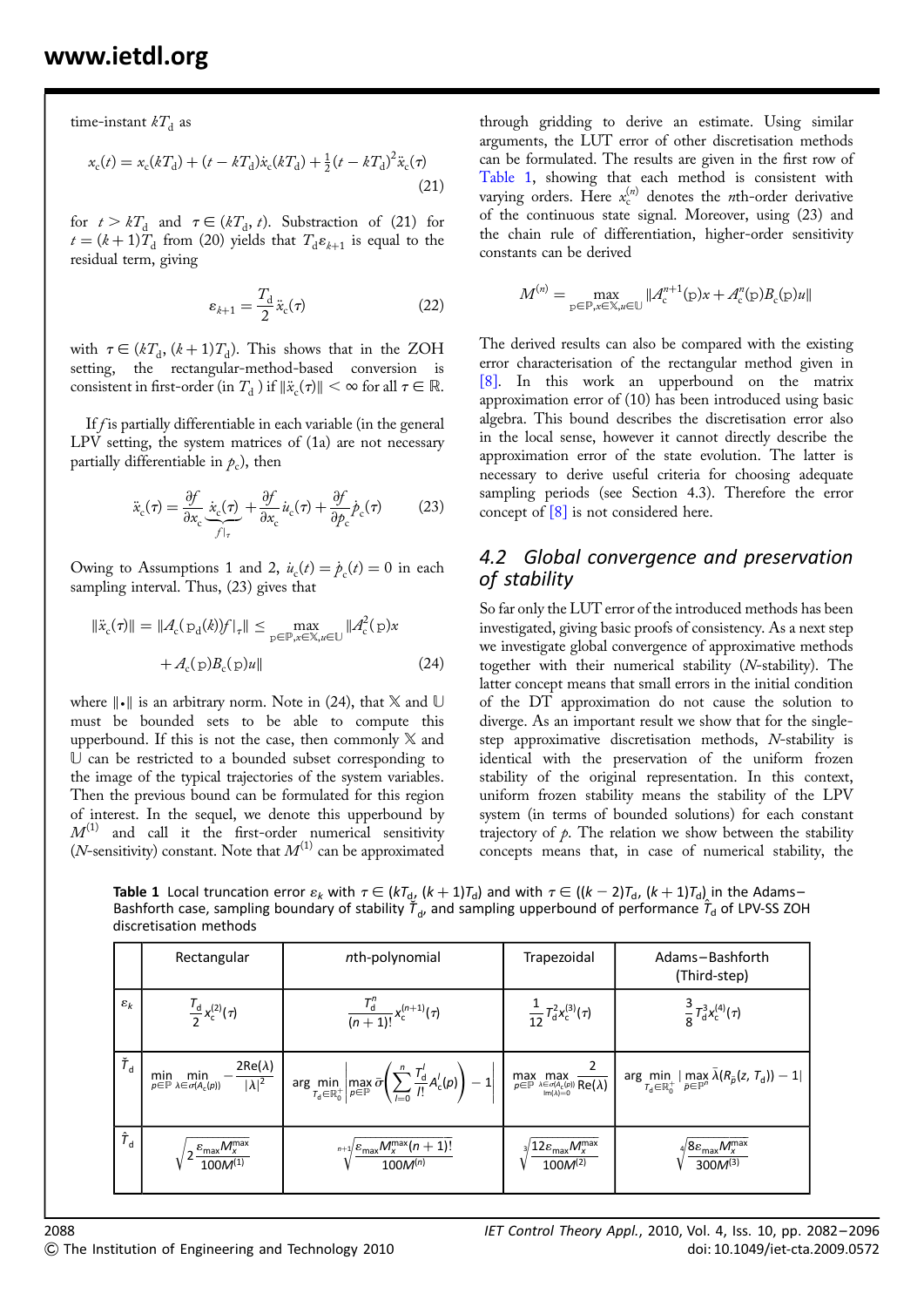discretisation method does not change the frozen stability of the discretised model, which is a prime requirement of a successful DT approximation of a CT system. To derive adequate criteria for the largest sampling period for which this property holds (N-stability radius), each method is analysed and computable formulas are derived.

Let  $\mathbb{Z}^+ = \{x \in \mathbb{Z} | x > 0\}$  and  $\mathbb{Z}_0^- = \mathbb{Z} \setminus \mathbb{Z}^+$ . According to the previously explained line of discussion, we introduce the following concepts:

Definition 4 (N-convergence, based on  $[21]$ ): Let  $R_{SS}^{c}(S)$  be the CT representation of the LPV system S with state-signal  $x_c$  and let  $\hat{x}_d$  denote the DT approximation of  $x_c$ with a discretisation method using  $T<sub>d</sub> > 0$ . Then a discretisation method is called numerically convergent, if for any state trajectory  $x_c$  of  $\mathcal{R}_{SS}^c(\mathcal{S})$ , the approximation  $\hat{x}_d$ satisfies that

$$
\lim_{T_{\rm d}\to 0} \sup_{k \in \mathbb{Z}_0^-} \|\hat{x}_{\rm d}(k) - x_{\rm c}(kT_{\rm d})\| = 0 \quad \Rightarrow
$$
\n
$$
\lim_{T_{\rm d}\to 0} \sup_{k \in \mathbb{Z}^+} \|\hat{x}_{\rm d}(k) - x_{\rm c}(kT_{\rm d})\| = 0 \tag{25}
$$

Note that in the trapezoidal and multi-step cases,  $\hat{x}_d$  is the appropriate transform of  $\breve{x}_d$  with respect to  $x_c$ . In terms of Definition 4, N-convergence means that the discretised solution of the state equation can get arbitrary close to the original CT behaviour by decreasing  $T<sub>d</sub>$  (see Fig. 3).

Definition 5 (N-stability, based on  $[21]$ ): A discretisation method is called numerically stable if, for sufficiently small values of  $T_d$  and  $\epsilon$ , any two state-trajectories  $\hat{x}_{\rm d}$ ,  $\hat{x}'_{\rm d}$  of the discretised representation associated with the same input–output and scheduling trajectory on the half-line  $\mathbb{Z}^+$ , satisfy that  $\|\hat{x}_d(0) - \hat{x}'_d(0)\| < \epsilon$  implies the existence of a  $\gamma \geq 0$  such that  $\|\hat{x}_{d}(k) - \hat{x}'_{d}(k)\| < \gamma \epsilon, \forall k \in \mathbb{Z}^{+}.$ 

The notion of N-stability means that small errors in the initial condition will not cause divergence as the solution is iterated (see Fig. 4). For the approximative methods,  $N$ convergence and N-stability are questions of main importance. To be able to analyse these nummerical notions for the introduced discretisation approaches, first consider the single-step methods. Introduce the characteristic polynomial  $R_p(q, T_d)$  of the frozen aspects of the discretised





DT state-signal  $\hat{x}_d$  converges to the CT state-signal  $x_c$  of the approximated representation, if the error on the initial conditions (past) of the approximation converges to zero



Figure 4 N-stability of the DT approximation

Let  $\hat{x}_{d}$  and  $\hat{x}'_{d}$  be two state trajectories provided by the approximation method for the same input and scheduling on the half line  $\mathbb{Z}^+$ . If the difference between the initial conditions of  $\hat{x}_d$  and  $\hat{x}'_d$  is bounded, then the difference of the two trajectories on  $\mathbb{Z}^+$  is also bounded

SS representation as

$$
R_{\mathbf{p}}(q, T_{\mathbf{d}}) = \det(qI - A_{\mathbf{d}}(\mathbf{p})) \tag{26}
$$

where  $p \in P$  and q is the forward time-shift operator. Owing to the multi-step nature of the Adams –Bashforth method – to avoid conservatism of the upcoming analysis –  $R_p$  is defined to reflect the multi-step nature of the state evolution. In the  $n$ -step Adams-Bashforth case, the state evolution with respect to discretised original state  $x_d$  is characterised by

$$
q^{n}I - T_{\rm d} \sum_{l=0}^{n-1} \gamma_{l} q^{l} A_{\rm c}
$$
 (27)

with  $\{\gamma_i\}_{i=0}^{n-1} \subset \mathbb{R}$  the Adams-Bashforth approximation coefficients (values of these coefficients for  $n > 0$  are given in [21]). The form of (27) results because of the augmented state vector  $\check{x}_{d}$  [see (16)]. Note that multiplication of  $A_c$  by the time operator  $q^l$  is non-commutative, that is,  $q^l A_c(p_d(k)) = A_c(p_d(k+l))q^l \neq A_c(p_d(k))q^l$ . Thus, even if  $\hat{R}_{SS}^{c}(\mathcal{S})$  has static dependence, the resulting polynomial in (27) becomes dynamically dependent on  $p_d$ . To express this, the following local characteristic polynomial is introduced in the 'frozen' sense for a scheduling sequence  $\overline{p} =$  $[p_0 \dots p_{n-1}] \in \mathbb{P}^n$ 

$$
R_{\bar{p}}(q, T_d) = \det \left( q^n I - T_d \sum_{l=0}^{n-1} \gamma_l A_c(p_l) q^l \right) \tag{28}
$$

Now it is possible to substitute q with the Z-transform  $z \in \mathbb{C}$ to formulate the characteristic polynomial in the frequency domain. This provides the following theorem to characterise N-stability of the introduced discretisation methods:

Theorem 1 (Strong root condition): Discretisation methods are N-convergent and N-stable if, for all  $\lambda \in \mathbb{C}$  with

$$
\exists p_0, \dots p_{n-1} \in \mathbb{P} \text{ such that } R_{\overline{p}}(\lambda, 0) = 0 \qquad (29)
$$

it holds that  $|\lambda| \le 1$  and if  $|\lambda| = 1$ , then  $\frac{\partial}{\partial \lambda} R_{\overline{p}}(\lambda, 0) \ne 0$ .

The proof of this theorem follows similarly as in [21] and it can be shown that all of the introduced LPV-SS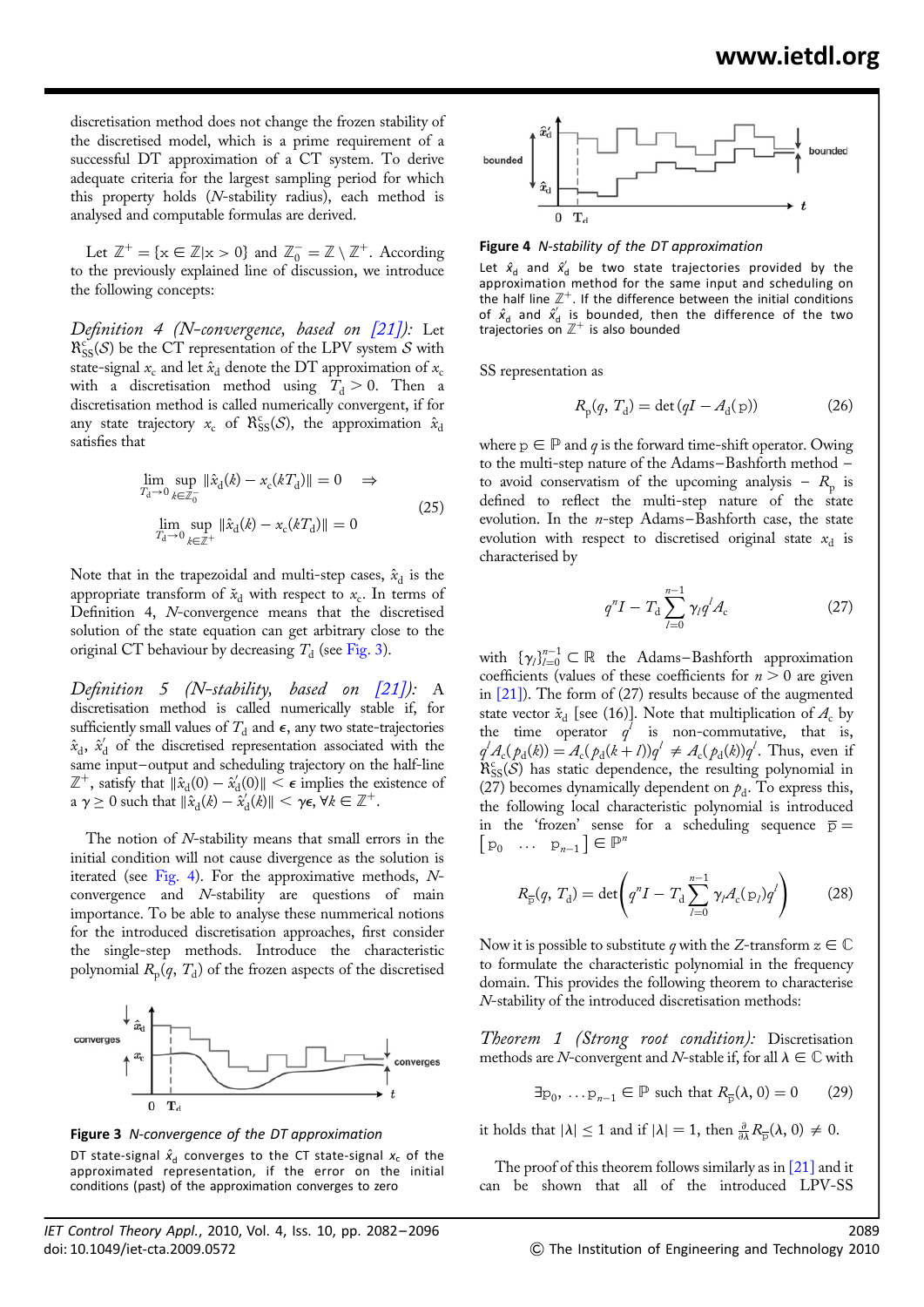discretisation methods satisfy it. Based on the strong-root condition it is possible to compute an exact upperbound  $\overline{T}_d$  of the 'sufficiently small'  $T_d$  that provides N-stability.

Definition 6 (N-stability-radius): The N-stability radius  $\check{T}_d$  is defined as the largest  $T_d \in \mathbb{R}^+_0$  such that for any  $p_0, \ldots, p_{n-1} \in \mathbb{P}$ , all roots  $\lambda \in \mathbb{C}$  of  $R_{\overline{p}}(\lambda, T_d)$  satisfy that  $|\lambda|$  < 1.

Definition 6 has an interesting consequence for the discretisation of LPV-SS representations. Namely that, through the characteristic polynomial  $R_{\overline{p}}$ , it implies that, if  $T_d < \tilde{T}_d$ , then in the single-step cases the resulting DT representation defines a uniformly frozen stable system, as for this  $T<sub>d</sub>$  it is satisfied that

$$
\max_{p \in \mathbb{P}} \bar{\sigma}(\mathcal{A}_d(p)) \le 1 \tag{30}
$$

where  $\bar{\sigma}(\bullet) = \max |\sigma(\bullet)|$  is the spectral radius and  $\sigma(\bullet)$  is the eigenvalue operator. If the original CT system  $S$  is globally stable (quadratic, BIBO etc.), then it is commonly desirable that its DT approximation is also globally stable. For such a property it is needed that uniform frozen stability of  $\aleph^{\text{c}}_{\text{SS}}(\mathcal{S})$ 

$$
\max_{p \in \mathbb{P}} \max_{\lambda \in \sigma(\mathcal{A}_c(p))} \text{Re}\{\lambda\} \le 0 \tag{31}
$$

is preserved, resulting in the uniform frozen stability of the DT representation. It follows that for the introduced single-step discretisation methods preservation of local stability of the original system and N-stability of the discretisation method both require local stability of the resulting DT representation. For N-stability it is a sufficient, for preservation of global stability of  $S$  it is a necessary condition.

In case of the rectangular method, (30) is equivalent with

$$
\max_{p \in \mathbb{P}} \bar{\sigma}(I + T_{d} \mathcal{A}_{c}(p)) \le 1
$$
\n(32)

Owing to the basic properties of eigenvalues, it can be shown that (32) holds iff

$$
\max_{p \in \mathbb{P}} \max_{\lambda \in \sigma(\mathcal{A}_{c}(p))} \left| \frac{1}{T_{d}} + \lambda \right| \leq \frac{1}{T_{d}} \tag{33}
$$

From (33), the stability radius is

$$
\check{T}_{\mathrm{d}} = \max\left(0, \min_{\mathrm{p} \in \mathbb{P}} \min_{\lambda \in \sigma(\mathcal{A}_{\mathrm{c}}(\mathrm{p}))} - \frac{2\mathrm{Re}(\lambda)}{|\lambda|^2}\right) \tag{34}
$$

Note that  $\tilde{T}_d = 0$  in case of non-uniformly frozen stable  $\mathcal{R}_{SS}^c(\mathcal{S})$ , meaning that the rectangular DT approximation of a non-uniformly frozen stable system is not N-stable. Computation of bound (34) is a non-linear optimisation problem for which an approximative solution may follow by the gridding of P.

In case of the polynomial method, (30) translates to

$$
\max_{\rho \in \mathbb{P}} \bar{\sigma} \left( I + \sum_{l=1}^{n} \frac{T_{d}^{l}}{l!} A_{c}^{l}(\rho) \right) < 1 \tag{35}
$$

From (35), the stability radius reads as

$$
\tilde{T}_{\rm d} = \arg \min_{T_{\rm d} \in \mathbb{R}_0^+} \left| \max_{p \in \mathbb{P}} \bar{\sigma} \left( \sum_{l=0}^n \frac{T_{\rm d}^l}{l!} A_{\rm c}^l(\mathbf{p}) \right) - 1 \right| \tag{36}
$$

Again, an approximation of  $\tilde{T}_d$  can be given by applying bisection-based search in  $T_d$  on (36) over a grid of  $\mathbb P$ . In case of non-uniform frozen stability,  $T_d = 0$  with this method as well.

For the trapezoidal method, condition (30) becomes quite complicated because of the inverse term  $[I - (T_d/2)]$  $A_c(\rho_d)$ ]<sup>−1</sup> in  $A_d(\rho_d)$ . First it must be guaranteed that this inverse exists for all scheduling signals, meaning that

$$
\det\left(I - \frac{T_d}{2}A_c(p)\right) \neq 0, \quad \forall p \in \mathbb{P} \tag{37}
$$

or equivalently

$$
\min_{\mathbf{p}\in\mathbb{P}}\underline{\sigma}\bigg(I-\frac{T_{\mathrm{d}}}{2}A_{\mathrm{c}}(\mathbf{p})\bigg)>0\tag{38}
$$

where  $\sigma(z) = \min |\sigma(z)|$ . Again, the eigenvalue properties yield that (38) is equivalent to

$$
\min_{p \in \mathbb{P}} \min_{\lambda \in \sigma(\mathcal{A}_c(p))} \left| \frac{2}{T_d} - \lambda \right| > 0
$$

which is guaranteed, for every  $0 \leq T_d < \tilde{T}_d$ , where

$$
\tilde{T}_{\mathrm{d}} = \max_{\mathrm{p} \in \mathbb{P}} \max_{\substack{\lambda \in \sigma(\mathcal{A}_{\mathrm{c}}(\mathrm{p})) \\ \mathrm{Im}(\lambda) = 0}} \frac{2}{\mathrm{Re}(\lambda)}\tag{39}
$$

Instead of convergence, here  $\check{T}_d$  ensures the existence of the DT projection (existence of  $A_d$ ). It is shown later that, if the DT projection exists, then N-convergence holds. Note that, in case  $\text{Im}(\lambda) \neq 0$  for all  $\lambda \in \sigma(A_c(p))$  and  $p \in \mathbb{P}$ , meaning that every frozen representation of the original CT system has only complex poles, condition (38) is guaranteed for arbitrary  $T_d$ , resulting in  $\tilde{T}_d = \infty$ . Similarly, uniform frozen stability of  $\mathcal{R}_{SS}^c(\mathcal{S})$ , meaning that every frozen representation has poles with only negative or zero real part, gives  $\tilde{T}_d = \infty$ . In [7], the condition

$$
T_{\rm d} \le \max_{\rm p \in \mathbb{P}} \frac{2}{\bar{\sigma}(\mathcal{A}_{\rm c}(\rm p))} \tag{40}
$$

was proposed to guarantee invertibility, which is a rather conservative upperbound of (39). If  $0 \leq T_d \leq T_d$  holds and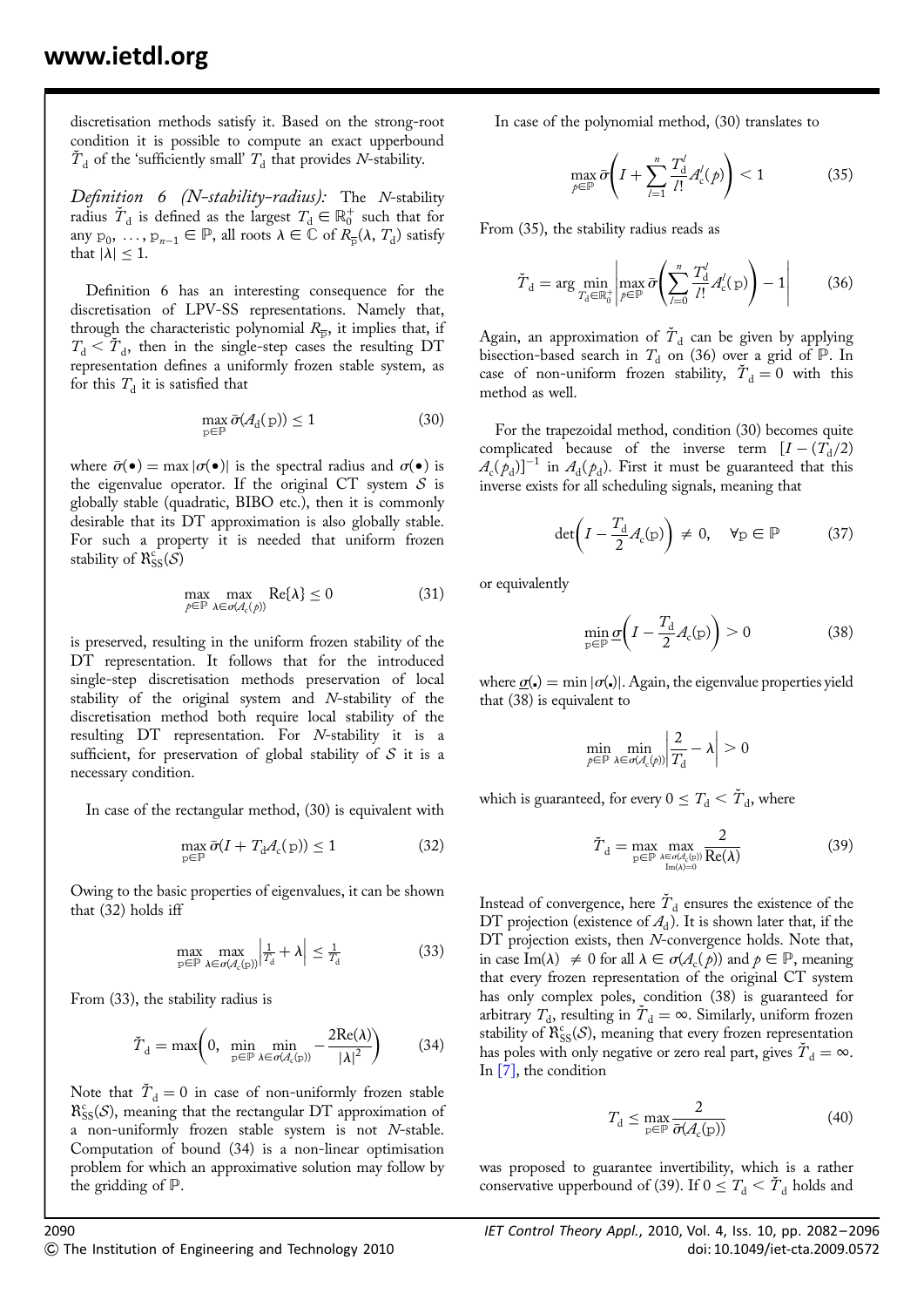$\mathcal{R}_{SS}^c(\mathcal{S})$  has uniform frozen stability, then (31) is satisfied, as

$$
\max_{\mathbf{p}\in\mathbb{P}}\bar{\sigma}\Bigg(\bigg[I+\frac{T_{\mathrm{d}}}{2}A_{\mathrm{c}}(\mathbf{p})\bigg]\bigg[I-\frac{T_{\mathrm{d}}}{2}A_{\mathrm{c}}(\mathbf{p})\bigg]^{-1}\Bigg)\leq 1\qquad(41)
$$

Thus, for stable LPV-SS systems, the trapezoidal method always guarantees N-stability and N-convergence if  $T_d$ satisfies condition (39).

In case of the Adams –Bashforth method, the concept of N-stability means that

$$
\max_{\overline{\mathbf{p}} \in \mathbb{P}^n} \overline{\lambda}(R_{\overline{\mathbf{p}}}(z, T_{\mathbf{d}})) \le 1 \tag{42}
$$

where  $\bar{\lambda}(R(z)) = \max_{\lambda \in \mathbb{C}, R(\lambda)=0} |\lambda|$ . A necessary condition for (42) is that the resulting DT representation has uniform frozen stability

$$
\max_{\overline{\mathbf{p}} \in \mathbb{P}^n} \bar{\sigma}(\mathcal{A}_{\mathbf{d}}(\mathbf{p})) \le 1 \tag{43}
$$

This means that in the multi-step case, preservation of frozen stability is not sufficient to imply  $N$ -stability. From  $(42)$  it follows that the N-stability radius reads as

$$
\tilde{T}_{\mathrm{d}} = \arg \max_{T_{\mathrm{d}} \in \mathbb{R}_{0}^{+}} \left| \max_{\overline{\mathbf{p}} \in \mathbb{P}^{n}} \overline{\lambda}(R_{\overline{\mathbf{p}}}(z, T_{\mathrm{d}})) - 1 \right| \tag{44}
$$

which is a too complicated expression to be analysed further. However, in practice it can be solved based on gridding and bisection-based search.

#### 4.3 Adequate discretisation step size

In the previous part we have investigated the numerical properties of the introduced discretisation methods. However, the appropriate choice of  $T<sub>d</sub>$  to arrive at a specific performance in terms of discretisation error is also important from a practical point of view. By using the LUT error expressions developed in Section 4.1, upperbounds of  $T<sub>d</sub>$  are derived that guarantee a certain bound on the approximation error in terms of a chosen measure  $|| \cdot ||$ . Define  $\varepsilon$  as the supremum of  $\|\varepsilon_k\|$  over all possible state trajectories of  $\mathcal{R}_{SS}^{\bar{c}}(\mathcal{S})$  and  $k \in \mathbb{Z}$ . Also introduce

$$
M_x^{\max} = \sup_{x_c} \max_{t \in \mathbb{R}} \|x_c(t)\| = \max_{x \in \mathbb{X}} \|x\| \tag{45}
$$

as the maximum 'amplitude' of the state signal for any  $u_c$  and  $p_c$ . Also define  $\varepsilon_{\text{max}}$  as the required maximum relative local error of the discretisation in terms of percentage. Then a  $T<sub>d</sub> > 0$  is searched for that satisfies

$$
\varepsilon_* \le \frac{\varepsilon_{\text{max}} M_x^{\text{max}}}{100 T_{\text{d}}} \tag{46}
$$

Next we formulate an upperbound of  $T<sub>d</sub>$  with respect to each method, such that (46) is satisfied for the desired  $\varepsilon_{\text{max}}$ 

percentage. Note that, to derive these criteria, (45) must be bounded, that is, X must be confined in a ball (bounded region) of  $\mathbb{R}^{n_{\mathbb{X}}}$ , which is not a unrealistic assumption in case of global asymptotic stability of  $S$  and bounded  $\mathbb P$  and  $\mathbb U$ .

Based on (22), it holds in the rectangular case that

$$
\varepsilon_* = \sup_{x_{\rm c}} \sup_{\tau \in \mathbb{R}} \frac{T_{\rm d}}{2} \|\ddot{x}_{\rm c}(\tau)\| \tag{47}
$$

By using the sensitivity constant  $M^{(1)} \geq \sup ||\ddot{x}_{c}(\tau)||$ , inequality (47) holds for any  $0 \leq T_d \leq \hat{T}_d$  where

$$
\hat{T}_{\rm d} = \sqrt{2 \frac{\varepsilon_{\rm max} M_{\rm x}^{\rm max}}{100 M^{(1)}}}
$$
(48)

Criterion (48) provides an upperbound estimate of the required  $T_{\rm d}$ , that achieves  $\varepsilon_{\rm max}$  percentage local discretisation error of the state variable in terms of a chosen measure. Similar criteria can be developed for the other methods by using the LUT error expressions of Table 1 and the higher-order sensitivity constants  $M^{(n)}$ . These upperbounds are presented in the third row of Table 1.

In practical situations one may be concerned about the maximum of the global error  $\eta_k$  [see (19)] as a performance measure. Define  $\eta_*$  as the supremum of  $\|\eta_k\|$ over all possible state trajectories of  $\mathcal{R}_{SS}^c(\mathcal{S})$  and  $k \in \mathbb{Z}$ . Also define  $\eta_{\text{max}}$  as the maximal acceptable relative global error of the discretisation in terms of percentage. Then one would like to choose  $T<sub>d</sub>$  such that

$$
\eta_* \le \frac{\eta_{\text{max}} M_x^{\text{max}}}{100} \tag{49}
$$

Unfortunately, characterisation of  $\eta_*$  for the introduced discretisation methods requires serious restrictions on the considered CT behaviours. However, in case of  $T_d \leq T_d$ ,  $\varepsilon_{\text{max}}$  can be used as a good approximation of  $\eta_{\text{max}}$ , and therefore the performance bound  $T_d$  can be used to bound the global error as well (see Section 7).

## 4.4 Switching effects

In the previous part the effect of neglecting the switching phenomena of the ZOH actuation has not been considered. Here we investigate the case when the signals  $u_c$  and  $p_c$  described by (3a, b) are applied to  $\mathcal{R}_{SS}^c(\mathcal{S})$ . Consider the ODE corresponding to (1a) in the kth sample interval. By using the bilateral Laplace transform of (1a) with reference time  $t_0 = kT_d$  and assuming that the dependence on  $p_c$  is commutative under addition (without this assumption the formulation of the Laplace transform becomes complicated, but the core problem that results in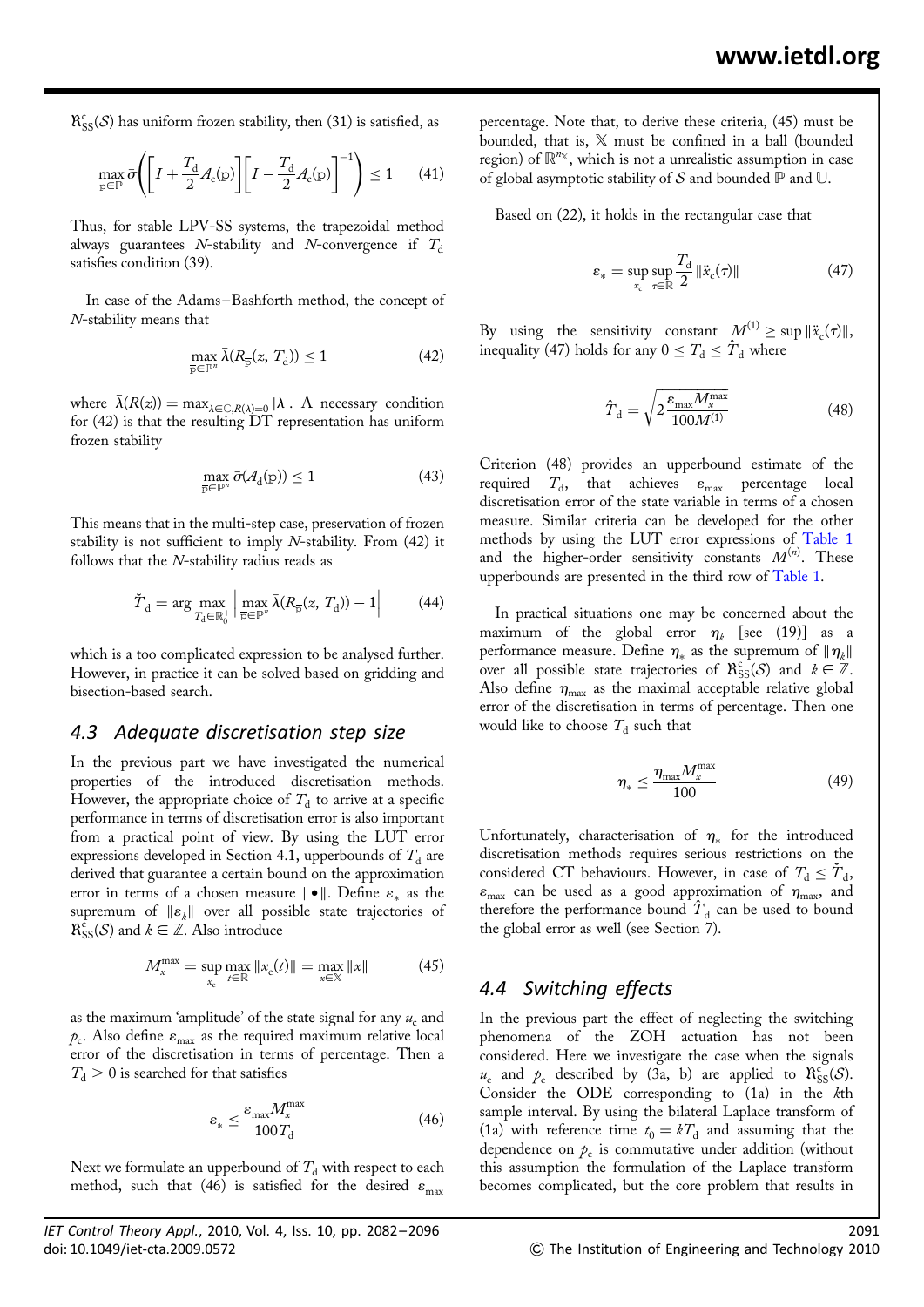the general case is illustrated by (50)), it follows that

$$
sX(s) = x_c(kT_d) + \left(\frac{A_c(p_c(kT_d)) + (s - 1)A_c(p_c((k - 1)T_d))}{s}\right)
$$
  
 
$$
\times X(s) + \frac{B_c(p_c(kT_d))}{s}u_c(kT_d)
$$
  
 
$$
+ \left(\frac{(s - 1)B_c(p_c((k - 1)T_d))}{s}\right)u_c((k - 1)T_d)
$$
 (50)

for a fixed  $k$ , where  $X(s)$  is the Laplace transform of the solution of the ODE (the behaviour of the state in the kth sample interval). On the contrary of the effect of the switching phenomena in the LTI case, the underlying system of (50) does not correspond to (2a) nor it is realisable as a LPV-SS system with static dependence without the introduction of virtual input and scheduling terms corresponding to  $u_d(k-1)$  and  $p_d(k-1)$ . This way it becomes clear that neglecting the switching effects introduces discretisation errors in the LPV case which can be even more significant if  $T<sub>d</sub>$  is decreased (more discontinuous switches in the dynamics). On the other hand, it is true that the discontinuous phenomena which are described by (50) never happen in reality. One reason is that usually  $p_c$  is not actuated by ZOH and it changes smoothly and relatively slowly with respect to the actual dynamics of the plant. Additionally, the ZOH actuation has a transient as the underlying physical device needs to build up the new signal value, preventing sudden changes of the signals. In conclusion, for LPV systems, the introduced discretisation methods of this paper provide no step-invariant discretisation in the ZOH setting (meaning equivalence even in case of switching effects), however they provide wellapplicable methods for practical use. It is important to note that derivation of LPV discretisation methods with stepinvariant property is also possible, however the resulting discretisation approaches are complicated and their actual performance gain compared to the previously developed approaches is insignificant in practice.

## 5 Properties of the approaches

Beside stability and discretisation-error characteristics there are other properties of the derived discretisation methods which could assist or hinder further use of the derived DT model. With the previously derived results, these vital properties are summarised in Table 2. From this table it is apparent that the complete method provides errorless conversion at the price of heavy non-linear dependence of the DT model on  $p_d$ . In LPV control synthesis mostly low complexity dependence (like linear, polynomial or rational functions) is assumed (see [3]), therefore both for modelling and controller-discretisation purposes – beside the preservation of stability – the preservation of linear dependence over the scheduling is also highly preferred. This favours approximative methods that give acceptable performance, but with less complexity of the new coefficient dependence on the scheduling. Complicated dependence on  $p_d$ , like inversion or matrix exponential, also results in a serious increase of the computation time, which gives a preference towards the linear methods like the rectangular or the Adams –Bashforth approach. In the latter case, discretisation also results in the order increase of the DT system which requires extra memory storage or more complicated controller design depending on the intended use. If the quality of the DT model has priority, then the trapezoidal and the polynomial methods are suggested because of their fast convergence and large stability radius. In terms of identification, linear dependence of the suggested model structure is also important as it simplifies parametrisation.

## 6 Higher-order-holds and discretisation with dynamic dependence

In the previous sections, the discretisation problem of LPV-SS representations with static dependence has been investigated in a ZOH setting. We could see that this

| Property                          | Complete      | Rectangular               | nth-polynomial            | Trapezoidal   | n-step<br>Adams-Bashforth |
|-----------------------------------|---------------|---------------------------|---------------------------|---------------|---------------------------|
| consistency/convergence           | always        | first-order               | nth-order                 | second-order  | nth-order                 |
| preservation of stability/N-stab. | always global | frozen with $\tilde{T}_d$ | frozen with $\tilde{T}_d$ | always frozen | frozen with $\bar{T}_d$   |
| preservation of instability       | ┿             |                           |                           | $^+$          |                           |
| existence                         | always        | always                    | always                    | conditional   | always                    |
| complexity                        | exponential   | linear                    | polynomial                | rational      | linear                    |
| preservation of affine dependence |               | $\hspace{.011cm} +$       |                           |               | $^{+}$                    |
| computational load                | high          | low                       | moderate                  | high          | low                       |
| system order                      | preserved     | preserved                 | preserved                 | preserved     | increased                 |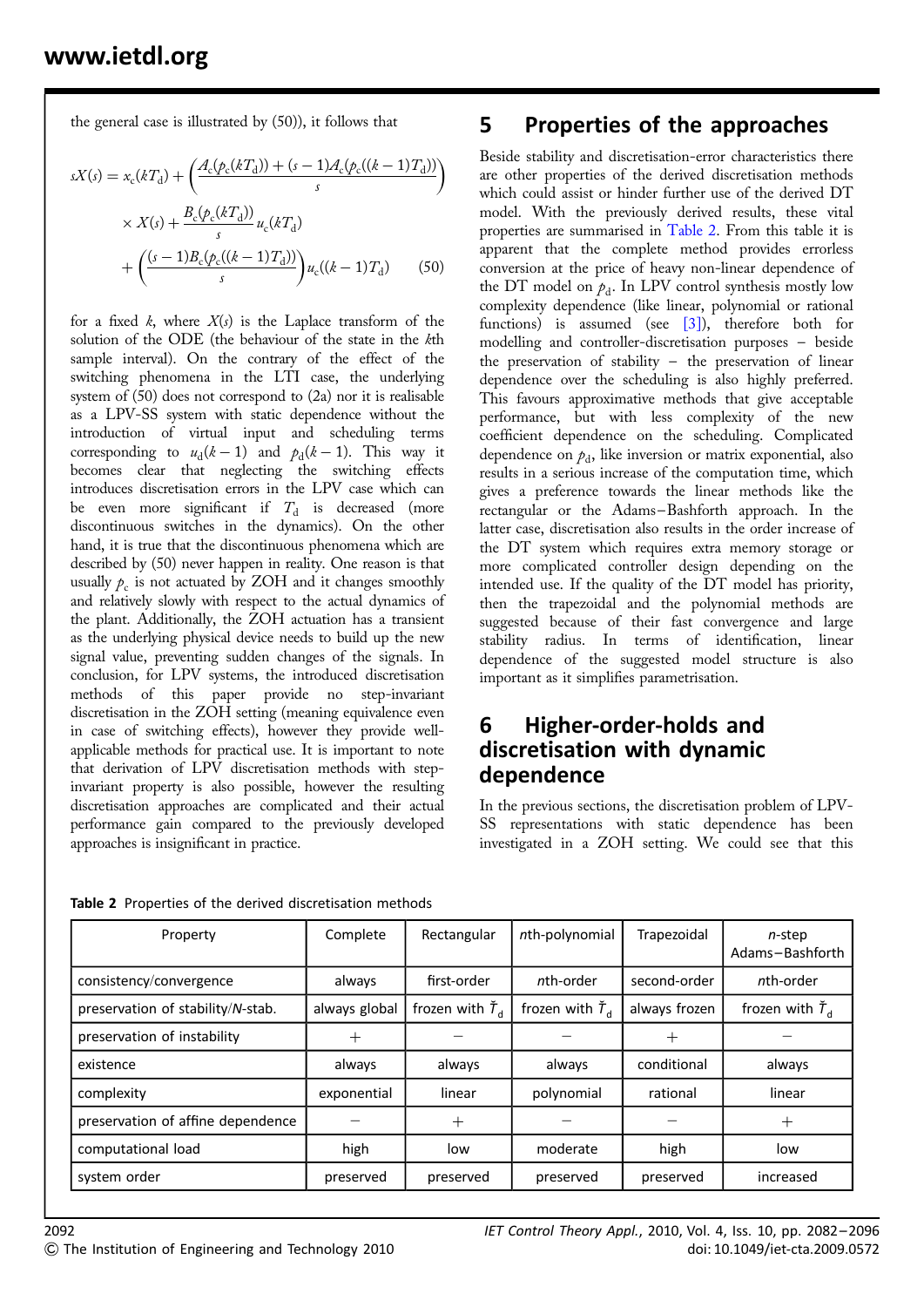setting allows the use of simple discretisation rules and also to design the introduced discretisation error. However, the natural question that rises is how can we do better by considering a higher-order-hold setting, what price we must pay for the increased accuracy and when the use of such a setting is unavoidable. This is what we intend to investigate next.

In LPV system theory equivalence transformation between representation domains results in dynamic dependence [1, 16, 24]. A CT-LPV representation with dynamic dependence has coefficients that are functions of  $p_c$  and its derivatives  $\dot{p}_c, \ddot{p}_c, \ldots$ , while in DT, dynamic dependence means that the coefficients are functions of ... ,  $p_d(k-1), p_d(k), p_d(k+1), \ldots$  In [16, 24] it has been shown that LPV-IO representations with static dependence have LPV-SS realisations with dynamic dependence. Additionally, often first-principle non-linear models offer a structure to rewrite them as an LPV system with dependence on a signal and its derivatives [1]. Neglecting this dynamic dependence by the introduction of virtual scheduling signals for the derivative terms can introduce serious conservatism into the model. Thus, dynamic dependence is a real phenomenon and should be treated accordingly in LPV discretisation as well.

Using the previously investigated discretisation approaches on systems with dynamic dependence and assuming that the scheduling varies in a piecewise-constant manner can introduce serious conservatism. Consider the case where  $A_c(p_c, p_c) = \alpha p_c p_c$  with  $\alpha \in \mathbb{R}$ . Then in the ZOH setting (Assumption 1), the following holds in each sample interval

$$
A_{\rm c}(p_{\rm c}(t), \dot{p}_{\rm c}(t)) = \begin{cases} 0 & \text{if } t \neq kT_{\rm d}, k \in \mathbb{Z} \\ \pm \infty & \text{if } t = kT_{\rm d}, k \in \mathbb{Z} \end{cases} \tag{51}
$$

If the switching effect is neglected (Assumption 2), then  $A_c$  is approximated in DT as a identity matrix by all of the introduced discretisation methods. However in practice, one would try to use the approximation

$$
\dot{p}_{c}(t) \simeq \frac{p_{c}((k+1)T_{d}) - p_{c}(kT_{d})}{T_{d}} \tag{52}
$$

for each  $t \in [kT_d, (k+1)T_d)$ . In fact, (52) means that  $p_c$  is assumed to be a linear function in the sample interval. By using this assumption a better DT approximation of the original CT representation can be achieved. This shows that, in case of dynamic dependence, the ZOH assumption on  $p_c$  is not appropriate and, instead of that, a first- or higher-order-hold discretisation is necessary for the scheduling variable.

Based on the previous example, consider the case when  $(u_c, y_c)$  are assumed to satisfy the ZOH setting, but  $p_c$  varies linearly in each sampling interval  $t \in [kT_d, (k+1)T_d)$ )

$$
p_{c}(t) = \underbrace{\frac{p_{d}(k+1) - p_{d}(k)}{T_{d}}}_{p_{1k}}(t - kT_{d}) + p_{d}(k) \tag{53}
$$

This assumption on the scheduling is called the first-orderhold setting. Additionally, define  $p_{0k} = (k+1)p_d(k)$  $k p_d(k+1)$ . Note that,  $p_c(t) = p_{1k}t + p_{0k}$  for  $t \in [kT_d]$ ,  $(k+1)T_d$ ). Let  $\mathcal{R}_{SS}^c(\mathcal{S})$  be a CT SS representation and consider it in the above defined setting. In case the system matrices of  $\mathcal{R}_{SS}^c(\mathcal{S})$  are dependent on  $p_c$  and  $p_c$  (dynamic dependence), then the state evolution in the kth sampling interval satisfies

$$
\dot{x}_{c}(t) = A_{c}(p_{1k}t + p_{0k}, p_{1k})x_{c}(t) + B_{c}(p_{1k}t + p_{0k}, p_{1k})u_{k}
$$

where  $u_k = u(kT_d)$ . The solution of this ODE can be obtained for a particular function of  $A_c$  and  $B_c$ . Similar to the complete method of the ZOH setting in Section 3.2, this analytical solution results in a complete type of discretisation of the CT LPV-SS representation and can be also used for higheraccuracy discretisation of representations with static dependence. However, the resulting DT counterpart via this projection has dynamic dependence on  $p_d(k) = p_c(kT_d)$  and its time-shifted versions disregarding that the original description had static or dynamic dependence. On the other hand, such a projection trivially yields a better approximation of the CT representation than what would result in a pure ZOH setting. This suggests the following conclusions:

1. For the discretisation of LPV representations with dynamic dependence, the order of the hold setting with respect to  $p_c$  should be greater or equal than the maximal order of derivatives in the coefficient dependencies.

2. Applying a higher-order setting results in dynamic dependence of the resulting DT description which may even be non-causal. This is in accordance with the observations of [13].

With some trivial modifications, the approximative methods treated in this paper, except the trapezoidal method, can be extended to this hybrid higher-order hold case, but the exact formulation of these extensions is not considered here. Unfortunately, for the extended approaches, the deduced formulas for the approximation error and the step-size bounds do not apply. Solving discretisation of LPV representations with dynamic dependence in a general sense and giving compact formulas of discretisation for higherorder settings remains the objective of further research.

## 7 Numerical example

In this section, a simple example is presented to visualise/ compare the properties of the analysed discretisation methods and the performance of the sample-bound criteria.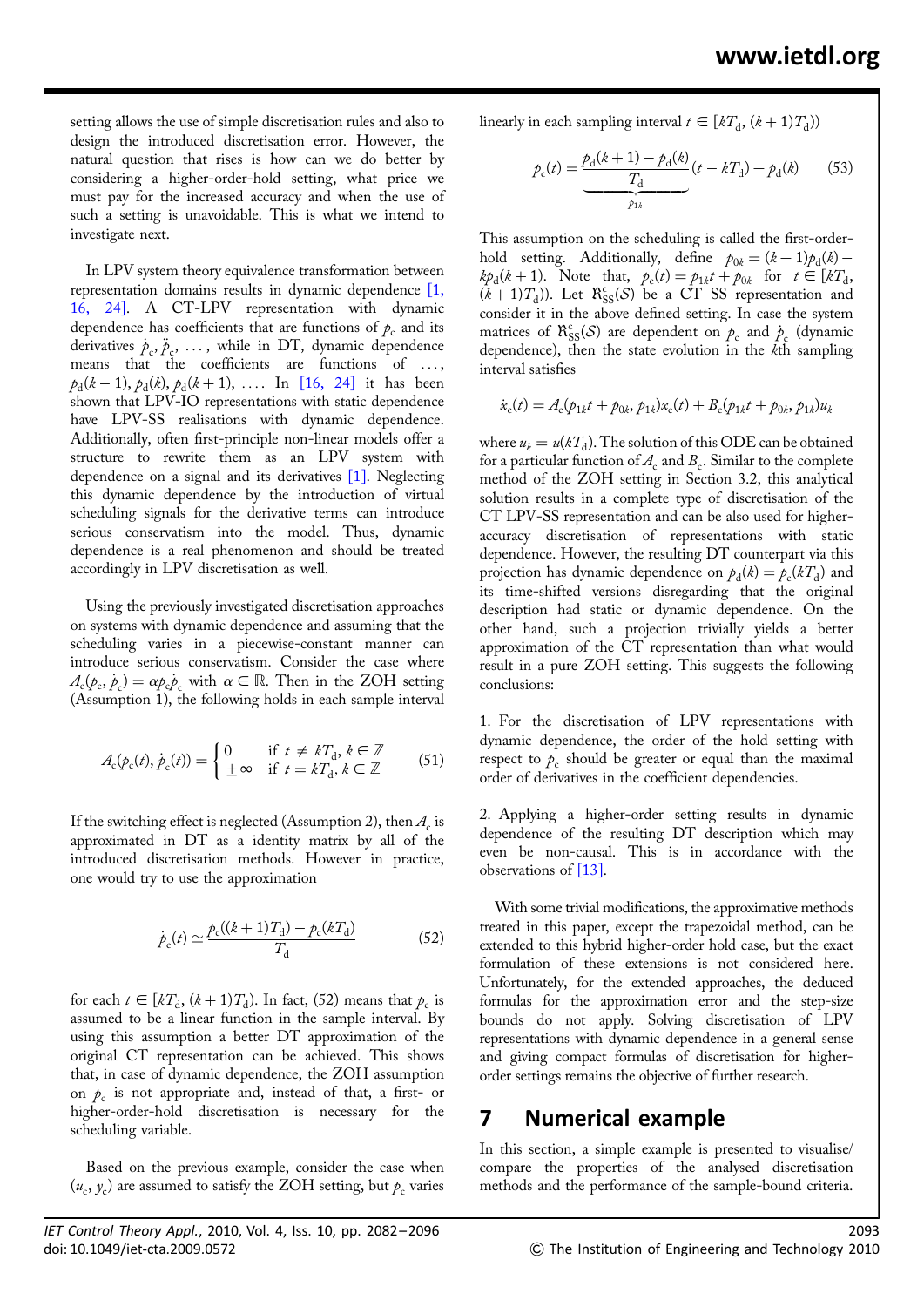Consider the following state-space representation of a CT single input single output (SISO) LPV system  $S$ 

$$
\mathsf{R}^{\text{c}}_{\text{SS}}(\mathcal{S}) = \left[ \begin{array}{cc|cc} 19.98 \rho_{\text{c}} - 20 & 202 - 182 \rho_{\text{c}} & 1 + \rho_{\text{c}} \\ \hline 45 \rho_{\text{c}} - 50 & 0 & 1 + \rho_{\text{c}} \\ \hline 1 + \rho_{\text{c}} & 1 + \rho_{\text{c}} & \frac{1 + \rho_{\text{c}}}{10} \end{array} \right]
$$

where  $\mathbb{P} = [-1, 1]$ . The above representation has static linear dependence on  $p_c$ . Furthermore, for a constant scheduling  $p_c(t) = p$  for all  $t \in \mathbb{R}$ ,  $\mathcal{R}_{SS}^c(\mathcal{S})$  is equivalent with an LTI representation that has poles

$$
9.99\text{p} - 10 \pm i\sqrt{10^4 - 17990.2\text{p} + 8090.2\text{p}^2}
$$

which implies that S is uniformly frozen stable on  $\mathbb P$ .

Assume that  $S$  is in a ZOH setting with sampling rate  $T<sub>d</sub> = 0.02$ . By applying the discretisation methods of Section 3, approximative DT representations of  $S$  have been calculated. To show the performance of the investigated discretisation methods, the output of the original and its DT approximations have been simulated on the [0, 1] time interval for zero initial conditions and for 100 different realisations of white  $u_d$  and  $p_d$  with uniform distribution  $U(-1, 1)$ . For fair comparison, the achieved average MSE (Mean squared error: expected value of the squared estimation error:  $\bar{\mathcal{E}}\{(y_c - \hat{y}_d)^2\} =$  $\lim_{N\to\infty} (1/N) \sum_{k=0}^{N-1} (y_c(kT_d) - \hat{y}_d(k))^2$ , where  $\overline{\mathcal{E}}$  is the generalised expectation operator.) of the resulting output signals  $\hat{y}_d$  has been calculated with respect to the output  $y_c$ of  $\mathcal{R}_{SS}^{c}(\mathcal{S})$  and presented in Table 3 and on Fig. 5. The response of  $\mathcal{R}_{SS}^{c}(\mathcal{S})$  has been calculated via a fifth-order

Runge-Kutta numerical approximation (see  $[21]$ ) with step size  $10^{-8}$ . Thus, the switching effect of the ZOH actuation does not show up in the calculated response. The relative worst-case maximum global error  $\hat{\eta}_{\text{max}} = 100 \eta_*/M_\text{x}^{\text{max}}$  of the DT state-signals  $\hat{x}_d$  associated with the DT representations has been also computed with respect to  $x_c$ of  $\mathcal{R}_{SS}^{c}(\mathcal{S})$  and presented in Table 3. From these error measures it is immediate that, except for the complete and the trapezoidal method, all approximations diverge. As expected, the error of the complete method is extremely small and the trapezoidal method gives a moderate, but acceptable performance.

As a second step, we calculate sampling bounds  $T_d$  and  $T_d$ by choosing the Euclidian norm as an error measure and  $\varepsilon_{\text{max}} = 1\%$ , with the intention to achieve  $\eta_{\text{max}} = 1\%$ . The calculated sampling bounds are presented in Table 4. During the calculation of  $T<sub>d</sub>$  it has been assumed that  $X = [-0.1, 0.1]^2$ , which has been verified by several simulations of  $\mathcal{R}_{SS}^c(\mathcal{S})$  based on  $u_d$ ,  $p_d \in \mathcal{U}(-1, 1)$ . By these results, the rectangular method needs a fast sampling rate to achieve a stable projection and even a faster sampling to obtain the required performance. The secondorder polynomial projection has significantly better bounds due to the second-order accuracy of this method. For the trapezoidal case, the existence of the transformation is always guaranteed because  $\mathcal{R}_{SS}^c(\mathcal{S})$  is uniformly frozen stable. For comparison, the bound of [7] given by (40), gives  $\dot{T}_d = 0.2$ .

Now the derived bounds are used to choose a  $T<sub>d</sub>$  for the calculation of the discrete projections. As the  $\tilde{T}_d$  bounds of Table 4 represent the boundary of stability, therefore



**Figure 5** Output signal y<sub>c</sub> of  $\mathcal{R}^c_{SS}(S)$  (grey) in a ZOH setting with  $T_d=$  0.02 and its DT approximations with different sampling periods

 $a$   $T<sub>d</sub> = 0.02$ , complete (black), trapezoidal (ligh grey)

b  $T_d = 0.005$ , complete (black), trapezoidal (light grey)

 $c$   $T_d = 0.005$ , Second-order polynomial (black), Adams–Bashforth (light grey)

 $d$   $T_{\rm d} = 10^{-4}$ , complete (black), trapezoidal (light grey)<br>e  $T_{\rm d} = 10^{-4}$ , Second-order polynomial (black), Adams–Bashforth (light grey), rectangular (dashed grey)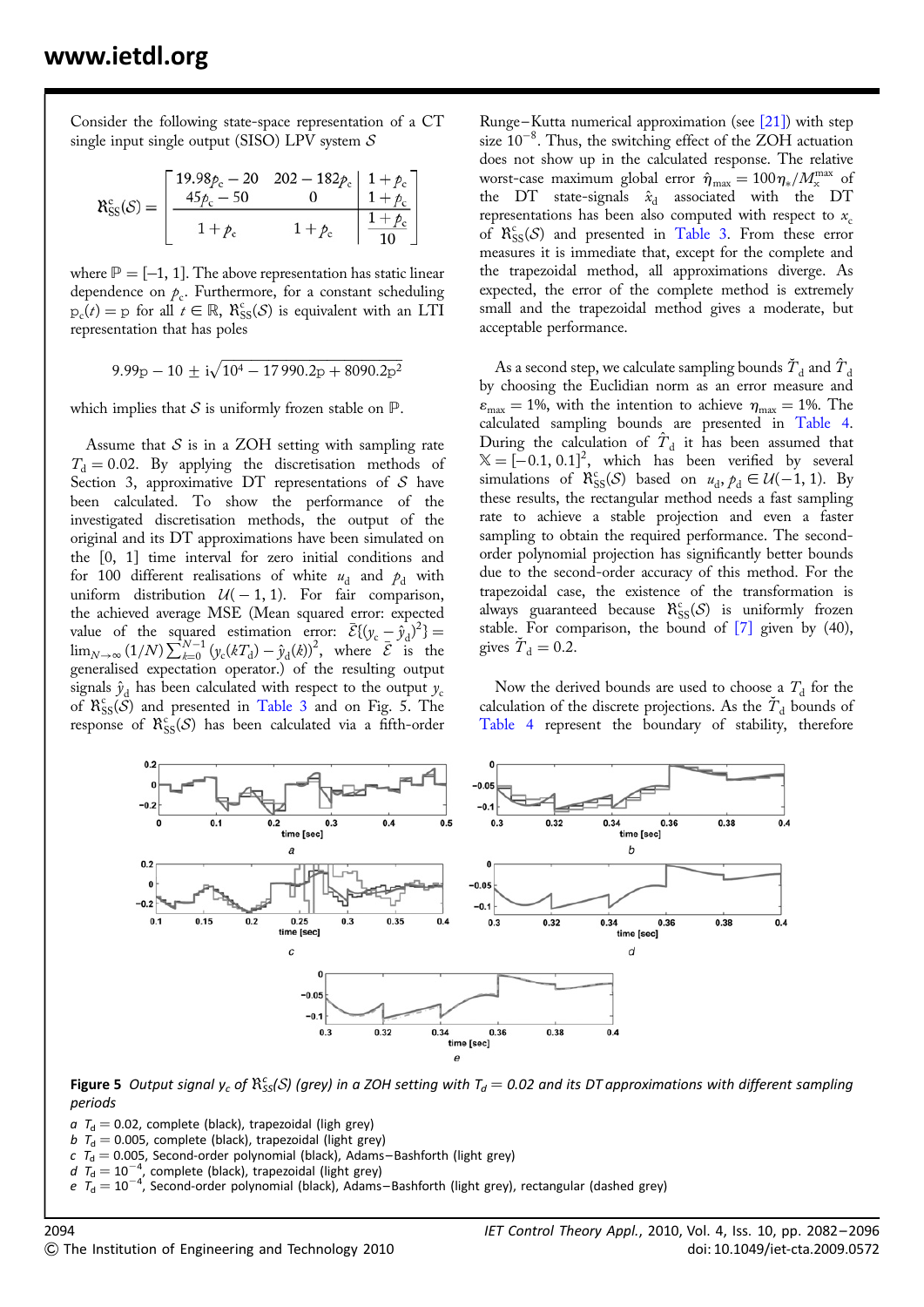| $T_{\rm d}$                                                     | Complete             | Rectangular           | Second-polynom.       | Trapezoidal           | Three-step Adams-Bash. |  |
|-----------------------------------------------------------------|----------------------|-----------------------|-----------------------|-----------------------|------------------------|--|
| MSE of $y_d$                                                    |                      |                       |                       |                       |                        |  |
| $2 \times 10^{-2}$ , 50 Hz                                      | $1.68\times10^{-10}$ | (*)                   | (*)                   | $1.97 \times 10^{-3}$ | (*)                    |  |
| $5 \times 10^{-3}$ , 0.2 kHz                                    | $1.69\times10^{-10}$ | $(*)$                 | $4.70 \times 10^{-4}$ | $3.81\times10^{-5}$   | $2.14 \times 10^{-1}$  |  |
| $10^{-4}$ , 10 kHz                                              | $1.68\times10^{-10}$ | $2.27 \times 10^{-6}$ | $1.05\times10^{-10}$  | $1.53\times10^{-8}$   | $1.6\times10^{-8}$     |  |
| $\hat{\pmb{\eta}}_{\mathsf{max}}$ of $\hat{\pmb{x}}_\mathsf{d}$ |                      |                       |                       |                       |                        |  |
| $2 \times 10^{-2}$ , 50 Hz                                      | 0.053%               | (*)                   | (*)                   | 106.12%               | (*)                    |  |
| $5 \times 10^{-3}$ , 0.2 kHz                                    | 0.060%               | $(*)$                 | 40.31%                | 8.02%                 | 665.94%                |  |
| $10^{-4}$ , 10 kHz                                              | 0.063%               | 2.62%                 | 0.06%                 | 0.19%                 | 0.76%                  |  |

**Table 3** Discretisation error of S, given in terms of the achieved average MSE and  $\hat{\eta}_{\text{max}}$  for 100 simulations

(∗) indicates unstable projection to the discrete domain

**Table 4** Stability  $\check{\mathcal{T}}_d$  and performance ( $\hat{\mathcal{T}}_d$ ) bounds provided by the criterion functions of Table 1 using the Euclidian norm and  $\varepsilon_{\text{max}} = 1\%$ 

| Rectangular                    | Second-polynomial               | Trapezoidal                     | Third-step Adams-Bash.          |
|--------------------------------|---------------------------------|---------------------------------|---------------------------------|
| $2 \times 10^{-4}$ , 5 kHz     | $5.60 \times 10^{-3}$ , 0.2 kHz | $\infty$                        | $1.77\times10^{-3}$ , 0.6 kHz   |
| $6.87 \times 10^{-5}$ , 15 kHz | $1.73\times10^{-3}$ , 0.6 kHz   | $1.28 \times 10^{-3}$ , 0.8 kHz | $1.21 \times 10^{-3}$ , 0.8 kHz |

 $T_d < T_d$  is used as a new sampling period in each case. Discretisation of  $\mathcal{R}_{SS}^c(\mathcal{S})$  with  $T_d = 0.005$ , almost the stability bound of the polynomial method, provides the simulation results given on Fig. 5 and in the second row of Table 3. The rectangular method again results in an unstable projection, whereas the Adams–Bashforth method is on the brink of instability because of frozen instability of  $A_d$  for some  $p \in P$ . The polynomial method gives a stable, convergent approximation, in accordance with its  $\check{T}_d$  bound. The trapezoidal method also improves significantly in performance. The achieved  $\hat{\eta}_{\text{max}}$  of each approximative method is above the aimed 1% which is in accordance with their  $T_d$ .

As a next step, discretisations of  $\mathcal{R}_{SS}^c(\mathcal{S})$  with  $T_d = 10^{-4}$ , the half of the  $T<sub>d</sub>$  bound of the rectangular method, are calculated. The results are given on Fig. 5 and in the third row of Table 3. Finally, the rectangular method converges and also the approximation capabilities of the other methods improve. By looking at the achieved  $\hat{\eta}_{\text{max}}$ , all the methods, except the rectangular, obtain the aimed 1% error performance which is in accordance with their  $T<sub>d</sub>$  bound, whereas in the rectangular case the achieved  $\hat{\pmb{\eta}}_{\textrm{max}}$  is larger than 1% as  $10^{-4}$  is larger than its  $\hat{T}_d$  bound. An interesting phenomenon is that the approximation error of the complete method is non-zero and it is slightly increasing by lowering the sampling period. This increasing approximation error is because of numerical errors of the digital computation. However, the resulting approximation error is significantly less than the step size of the numerical approximation used for the simulation of  $\mathcal{R}_{SS}^c(\mathcal{S})$ , thus it can be considered zero.

# 8 Conclusion

In this paper, the properties of the extension of ZOH-based isolated discretisation approaches to the LPV-SS case have been investigated, under the assumption that the state-space matrices have static dependence on the scheduling signal. The concepts of LUT error, numerical convergence and stability of the approximations of the original CT behaviour have been analysed, together with the preservation of uniform frozen stability. Using the results of these investigations, practically applicable conditions for the choice of the sampling period have been derived and a comparison of the methods in terms of various properties has been given. An illustrative example has also been provided to give insight into the derived methods and their conditions. It has been shown that for the discretisation of LPV-SS systems with dynamic dependence a higher-order hold setting is required for the scheduling signal. Using such a setting for improving the accuracy of the discretisation of models with static dependence results in dynamic dependence of the DT counterparts. Extending the derived approaches to such a higher-order hold discretisation setting and understanding the numerical properties of such methods will be the objective of future research.

# 9 Acknowledgment

This work was supported by the Dutch National Science Foundation (NWO).